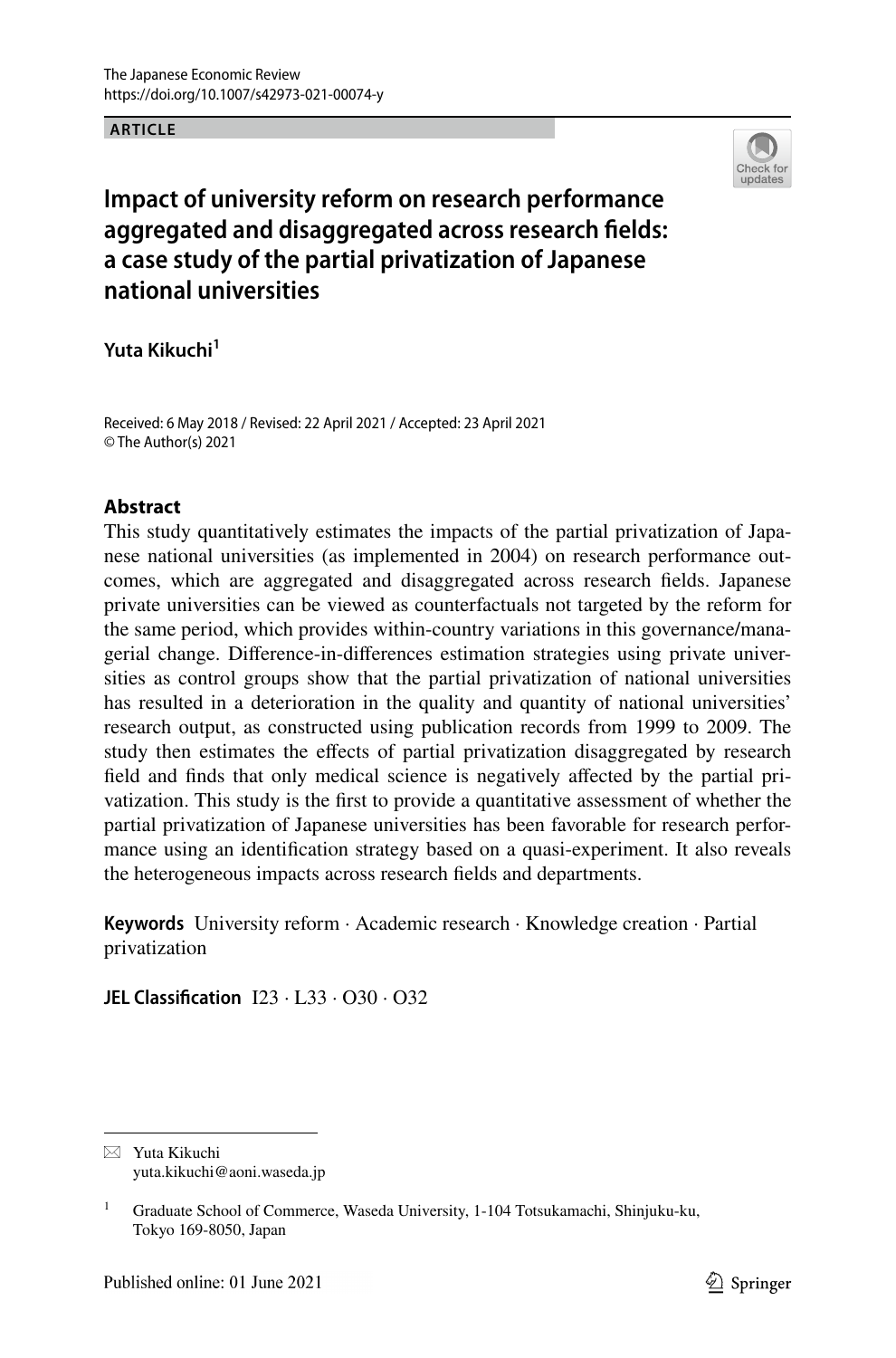# **1 Introduction**

Universities play an important role in the creation and accumulation of knowledge. They drive technological innovation and create positive economic spillovers (Jafe [1989](#page-26-0); Kantor and Whalley [2014\)](#page-26-1). The demand for a more productive form of university governance exists at any time in any country.

In Japan, national universities' political independence and fnancial autonomy have been recognized as essential for maintaining academic freedom and efective knowledge creation, since the Empire of Japan established the Imperial Universi-ties<sup>[1](#page-1-0)</sup> as a vital national institution in the late 19th century. Since then, national universities' privatization has been repeatedly discussed (Amano [2008\)](#page-26-2). In 2004, all Japanese national universities were partially privatized (incorporated, or *Dokuritsu Gyosei Hojinka* in Japanese) under the National University Corporation Law and acquired the status of national university corporations.<sup>[2](#page-1-1)</sup>

Therefore, since university reform is economically policy-relevant and historically important for Japan, it is useful to provide a quantitative assessment of whether partial privatization since 2004 was favorable. However, there has been no concerted empirical attempt to investigate the impact of this reform in the literature.

The previous literature provides mixed predictions of the direction of this reform's impact on national universities' research performance. Aghion et al. [\(2010](#page-26-3)) argue that autonomy and competition improve a university's performance. They also fnd a positive correlation of university-level autonomy and competition index with performance. As I discuss qualitatively at the crude level in the next section, based on Aghion et al. [\(2010](#page-26-3))'s criteria, partial privatization might have intensifed at least some aspects of national universities' autonomous function. Therefore, Aghion et al. [\(2010](#page-26-3)) suggest that this reform could positively impact the national universities' per-formance. However, McCormack et al. [\(2014](#page-26-4)) predict no significant impact. They highlight a positive correlation between performance and university departmentlevel management scores based on Bloom and Van Reenen [\(2007](#page-26-5))'s interview tool, which considers each department's use of incentives, target setting, and performance monitoring processes in detail. Since this reform was at the university level and did not consider each department's unique characteristics and incentives, it might not have directly changed the department-level management index based on the criteria used in McCormack et al. ([2014\)](#page-26-4).

This study quantitatively evaluates the impact of partial privatization on national university research outcomes, which are aggregated and disaggregated across research felds. Japanese private universities can be viewed as counterfactuals not targeted by such systematic reform for the same period that provides within-country variations in governance/managerial change. Therefore, an identifcation strategy that utilizes private universities as a control group can be used. Another advantage

<span id="page-1-0"></span><sup>1</sup> Some of the leading Japanese national universities were formally known as the Imperial Universities.

<span id="page-1-1"></span><sup>&</sup>lt;sup>2</sup> However, academic freedom was guaranteed through the state's patronage throughout the postwar period. Therefore, researchers' perceptions of this reform were almost consistently negative in the years immediately before and after the reform (Amano [2008](#page-26-2)).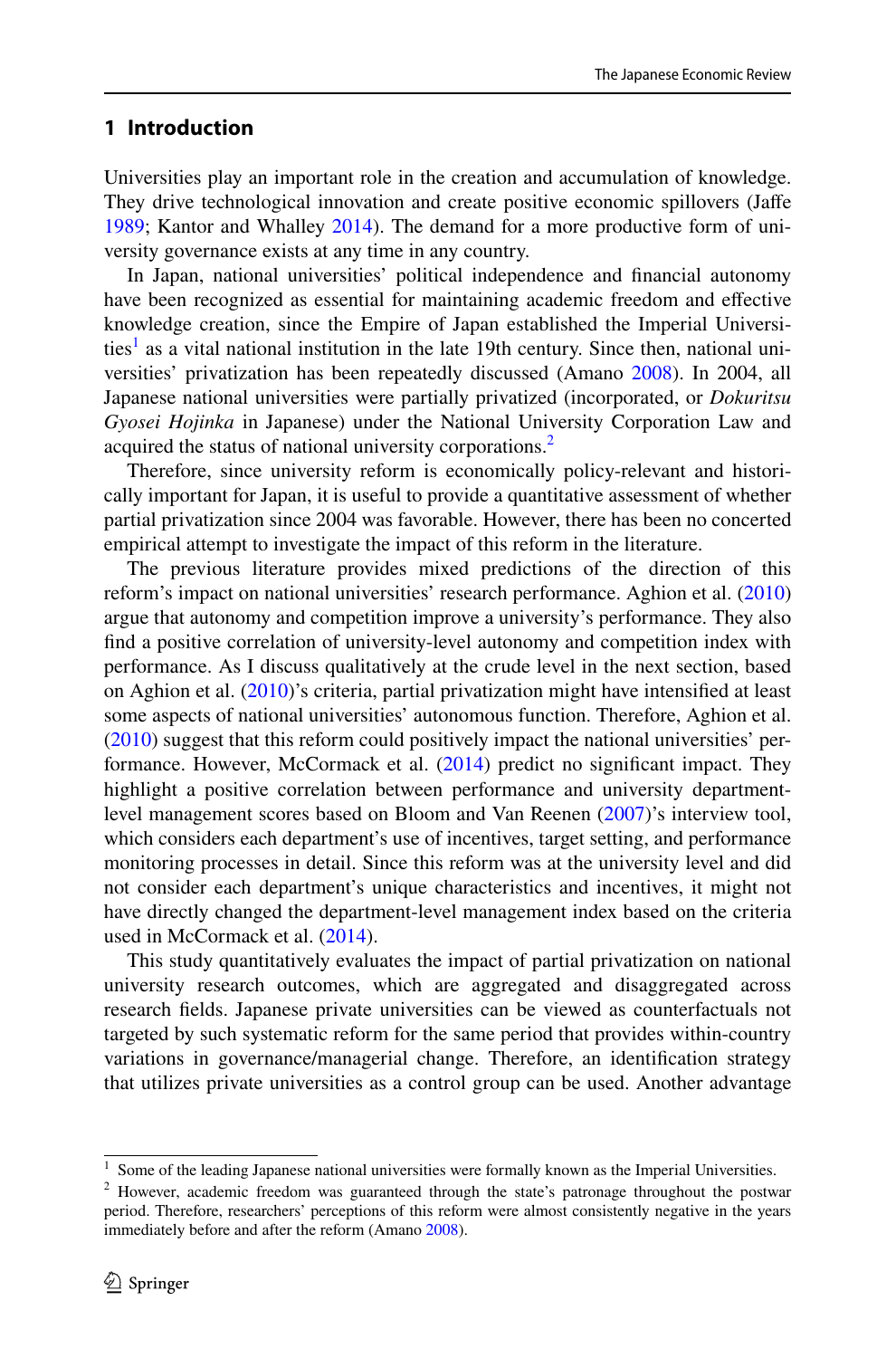of this event is that the reform is plausibly considered as an exogenous structural change in national universities. While the privatization of national universities was discussed regularly as a distinct topic, Amano [\(2008](#page-26-2)) notes that it is undeniable that the 2004 reform was a by-product of the Koizumi administration's structural reform, which primarily aimed to privatize public organizations, such as the postal service.

The diference-in-diferences specifcations suggest that partial privatization leads to a deterioration of 16–18% point in the quality and quantity of national universities' research output, as constructed using publication records in the felds of medical science, biology, chemistry, physics, engineering, and economics from 1999 to 2009. The fxed-efect specifcation, which estimates the efect separately for these six felds, suggests that only medical science is signifcantly negatively afected. To address identifcation challenges (i.e., whether this analysis can capture the impact of partial privatization), I conduct several robustness checks and fnd that the adverse efects are due to the partial privatization.

This study's primary contribution to the literature is that it provides the frst evaluation of this reform using an identifcation strategy based on a quasi-experiment. Since this was the most signifcant reform in higher education policy after World War II in Japan, quantitatively delineating its consequences on research activity is particularly important for Japanese science policymakers and researchers.

This study's secondary contribution is that it analyzes the relationship between university governance/managerial style change and research performance disaggregated across research felds. A few recent studies, such as Aghion et al. ([2010\)](#page-26-3) and McCormack et al.  $(2014)$  $(2014)$ , find positive cross-sectional correlations between university or department-level management/governance and performance in the EU and the UK. These studies do not explore heterogeneity in the correlation among research felds. This study uncovers the heterogeneous impacts across research felds and departments. Therefore, this study provides insight into the interaction between management/governance style change and each research feld's unique characteristics and associated incentives, particularly in medical science.

The remainder of this paper is organized as follows. Section [2](#page-2-0) provides background on the university system in Japan and provides details on the partial privatization of national universities. Section [3](#page-5-0) presents the data construction process and identifcation strategies. Section [4](#page-8-0) presents the results of the main analysis and the robustness checks. Section [5](#page-13-0) considers potential explanations of the negative efects identifed for medical science research. The fnal section concludes.

# <span id="page-2-0"></span>**2 Institutional background**

# **2.1 The partial privatization (***Dokuritsu Gyosei Hojinka***) of Japanese national universities**

In Japan, universities are divided into the following three categories: national universities established by the Japanese Government, private universities established by educational corporations, and public universities set up by local public entities or public university corporations. As of 2009, which is the end of this study's period of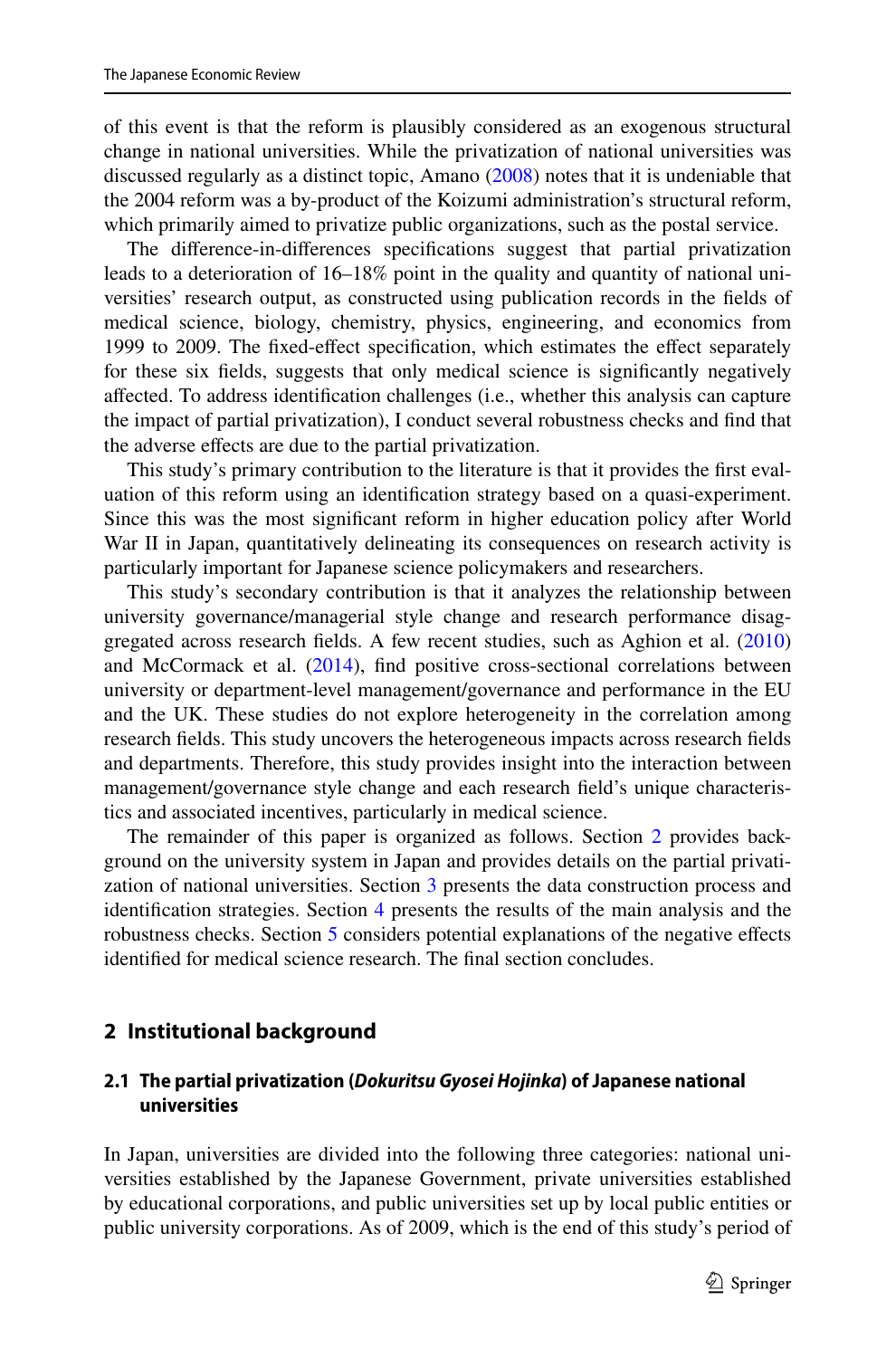analysis, there were 86 national universities, 599 private universities, and 95 public universities in Japan.

In 2004, all national universities were partially privatized (incorporated, or *Dokuritsu Gyosei Hojinka* in Japanese) under the National University Corporation Law and acquired the status of a national university corporation. The Japanese Government and Ministry of Education, Culture, Sports, Science and Technology (MEXT), a public administrative organization, took the initiative in enacting this reform, which consists of the following aspects (Yamamoto [\(2011](#page-26-6)) and MEXT's webpage [http://www.mext.go.jp/a\\_menu/koutou/houjin/houjin.htm](http://www.mext.go.jp/a_menu/koutou/houjin/houjin.htm)):

- Identifying the missions and goals of universities.
- Defning responsibilities and granting autonomy in management through the adoption of business management tools.
- Introducing a competitive mechanism among universities and placing greater emphasis on student needs and the business world.

Consequently, national universities started to be more autonomously managed and fnanced using revenue they obtained from tuition, entrance fees, competitive funds, hospital revenues, other sources of income, and block grant budgets allocated as a lump sum by the government ("operating support funds"). However, to date, the government (MEXT) has continued to exert substantial infuence over the overall national university system despite the delegation of authority for university operations. Therefore, it is more appropriate to call this reform a type of "partial" privatization, as in Gupta  $(2005)$  $(2005)$ .<sup>[3](#page-3-0)</sup>

In addition to managerial changes, operational support funds, which had been the primary sources of national university budgets, were required to decrease at an annual rate of 1%. The reason given for this staggered budget reduction was that increasing managerial efficiency in the allocation and utilization of resources was necessary to fnancially detach national universities from the government (Center for National University Finance and Management [2004\)](#page-26-8).

Perhaps more importantly, this substantial budget reduction has incentivized universities to implement income-generating activities and promoted increased competition between universities in fund acquisition efforts. Faculty members are increasingly encouraged to seek external research grants, such as Grants-in-Aid for Scientifc Research (Kaken-hi) and other types of competitive funds, to compensate for the loss in operational support funds. Thus, the reform can generally be considered as a shift from public funding to university-generated revenue and external research grants. In conjunction with these structural changes implemented in 2004, accounting standards based on corporate accounting principles were also introduced. Unfortunately, these made it difficult to compare balance sheets before and after 2004. However, Table [1](#page-14-0), as reproduced from Urata ([2010\)](#page-26-9), shows that the ratio of the total amount of operational support funds in 2008 to those of 2005 is

<span id="page-3-0"></span> $3$  Gupta ( $2005$ ) focuses on the partial privatization of state-owned firms where the stock market monitors and rewards managerial performance and the government remains the controlling owner.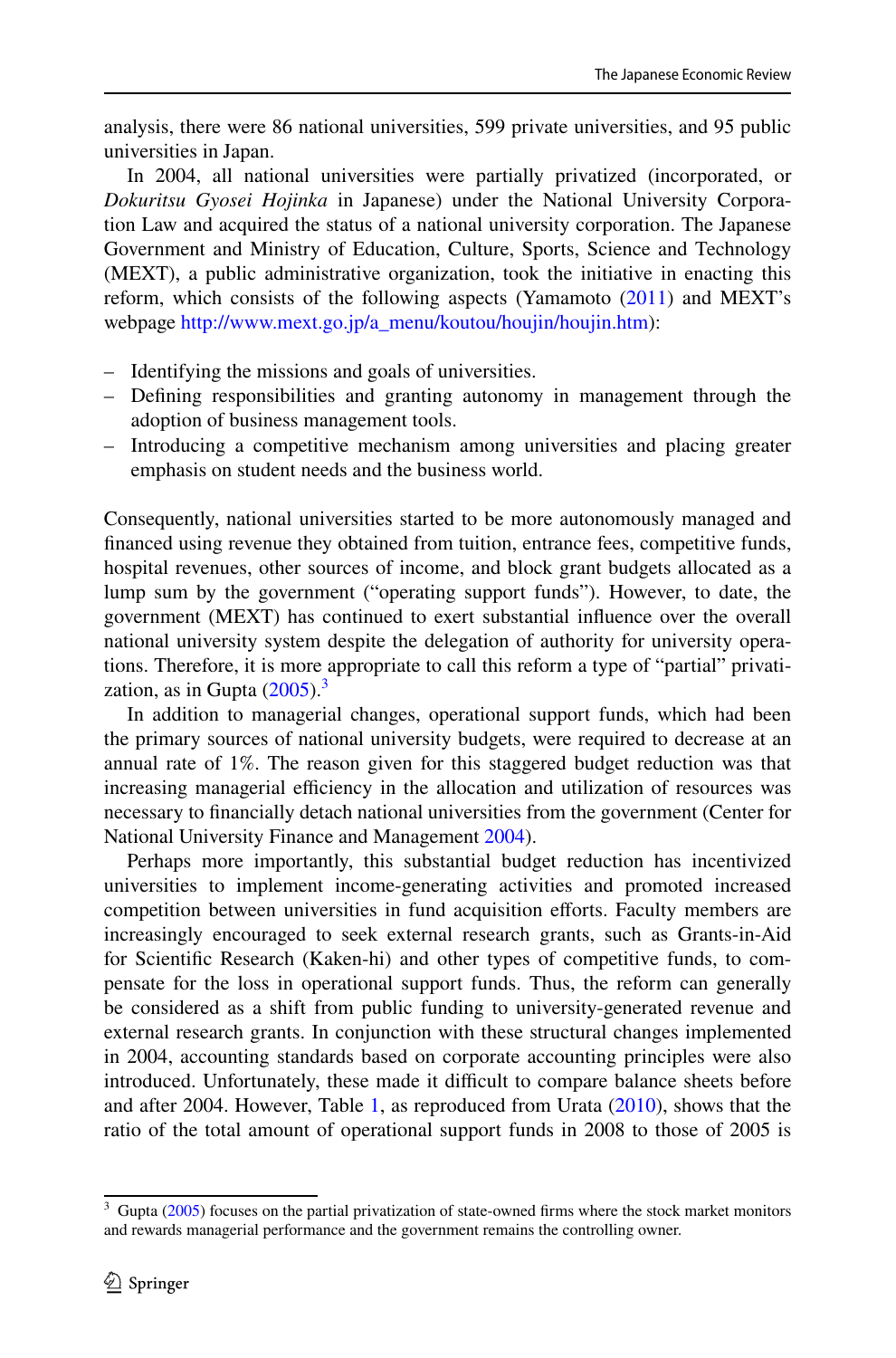0.956, and that the operational fund continued to provide the majority of universities' budgets immediately after the reform. By contrast, all the ratios of competitivetype funds in 2008 to those of 2005 are above 1.1.

I now briefy summarize the evaluation of partial privatization conducted by the Center for National University Finance and Management, an independent administrative corporation established to promote national universities' education and research activities. To evaluate the perceived changes in the 2004 reform, the corporation conducted a series of interviews with all national university presidents in 2004, 2006, and 2009. In 2009, 84% of the presidents considered that the reforms had imparted a positive impact on the diferentiation of each university's identity, 80% reported positive impacts on organizational improvement, 76% reported positive impacts on autonomy, 70.6% reported positive impacts on social contributions, and 66.6% reported positive impacts on competitiveness. However, there is controversy concerning the reform's efects on research activities. In the 2009 interviews, 50.4% of faculty heads responded that the partial privatization's efect had been negative, and only 23.2% reported a positive efect.

#### **2.2 What impacts can be predicted from previous literature?**

To relate the reform to the literature, I compare the changes it induced with Aghion et al. [\(2010](#page-26-3))'s autonomy and competition index. Unfortunately, this study cannot create the same index for each university with available data both before and after the partial privatization of national universities. Thus, it is impossible to exactly quantify the extent of change induced by the reform. Aghion et al. ([2010\)](#page-26-3) measure the autonomy and competition index of universities based on the following eight components:

- 1. a low share of public funding;
- 2. a large share of research grants;
- 3. no government approval of university budget;
- 4. proprietary buildings;
- 5. freedom to diferentiate wages;
- 6. freedom to select students;
- 7. control over professor appointments; and
- 8. freedom to set the curriculum.

Based on these criteria, the reform might have intensifed some aspects of the degree of autonomy competitive status on average. As shown in Table [1](#page-14-0), and noted in the discussion in the previous subsection, the partial privatization lowered the average share of core government funds from approximately 44% in 2005 to 39% in 2008, raised the average share of competitive-type funds from approximately 14% in 2005 to 17% in 2008, weakened the government's role in approving university budgets, enabled national universities to own the buildings as their assets, and gave freedom to diferentiate wages. These fve changes comprise fve out of the eight components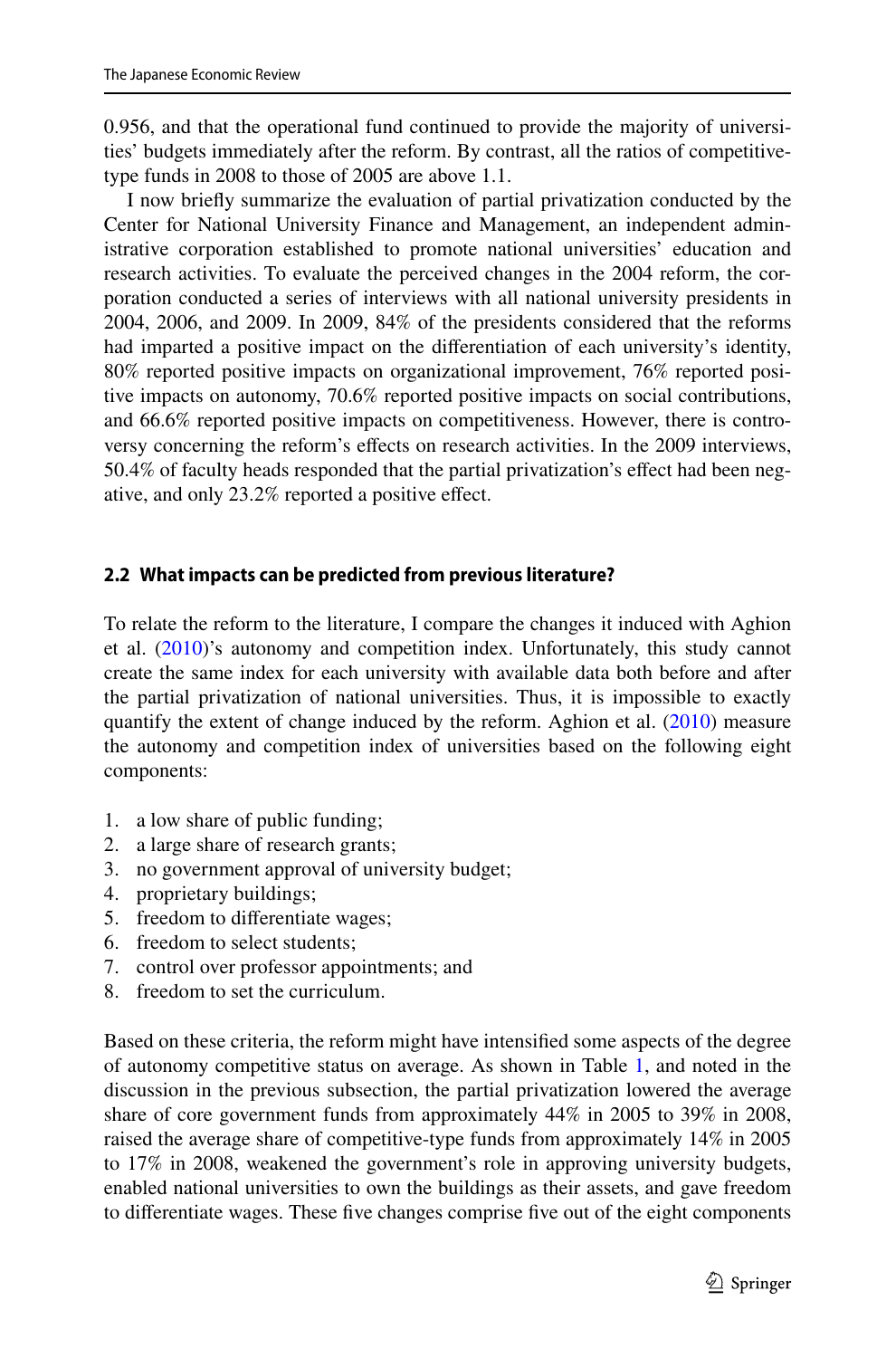of the autonomy and competitive criteria. These changes seem to be concentrated in increasing autonomous functions.

Aghion et al. ([2010\)](#page-26-3) argue that autonomy and competition, in combination, improve a university's performance. A university's production function is almost impossible for an outsider to understand, including government policymakers. Therefore, a more productive governance style could be a model with considerable university autonomy and a competitive environment rather than centralized govern-ment control. Following this argument, Aghion et al. ([2010\)](#page-26-3) find a positive correlation between the university-level autonomy and competition index and performance. These arguments and fndings suggest that partial privatization may positively impact the national universities' performance.

By contrast, McCormack et al. ([2014\)](#page-26-4) predict no signifcant impact. They highlight a positive correlation between performance and university department-level management scores based on Bloom and Van Reenen ([2007\)](#page-26-5)'s interview tool, which considers each department's use of incentives, target setting, and performance moni-toring processes in detail.<sup>[4](#page-5-1)</sup> The management survey's focus is operations-focused management practices consisting of 17 indicators of management practices. Their survey interview asks, for instance, whether the organization is actively engaged in pursuing long-term goals with appropriate short-term targets; whether targets are clear and understandable; whether the organization has a clear employee value proposition; whether the promotion is performance based; and whether good performance is rewarded proportionately. Since this reform's main target was not each department, it might not have directly changed the department-level management index based on the criteria used in McCormack et al. [\(2014](#page-26-4)).

Alternatively, it is possible that the reform indirectly distorts the departments' (long-term) targets and incentives, which are considered in McCormack et al. [\(2014](#page-26-4)), through incentivizing universities to implement income-generating activities, as discussed in the previous subsection. For instance, in a department that can pursue revenue-generating activity and research activity (e.g., a university hospital), which can increase revenue by providing more clinical services, the increased revenue-generating activity would hinder research activity. In this case, the reform would negatively impact research performance for such a research feld.

# <span id="page-5-0"></span>**3 Data and estimation strategy**

## <span id="page-5-2"></span>**3.1 Data**

To develop my dataset, I create a list of Japanese national and private universities from the Grants-in-Aid for Scientifc Research (KAKEN) database, which records all research projects that received Grants-in-Aid for Scientifc Research (KAKENHI), the largest and most representative competitive research fund in Japan. The KAKEN database includes afliation data, which enables me to identify universities that received

<span id="page-5-1"></span><sup>4</sup> Bloom et al. ([2019\)](#page-26-10) note that "variations in management practices across departments within universities are almost equally large as the variations across universities" (p. 1650).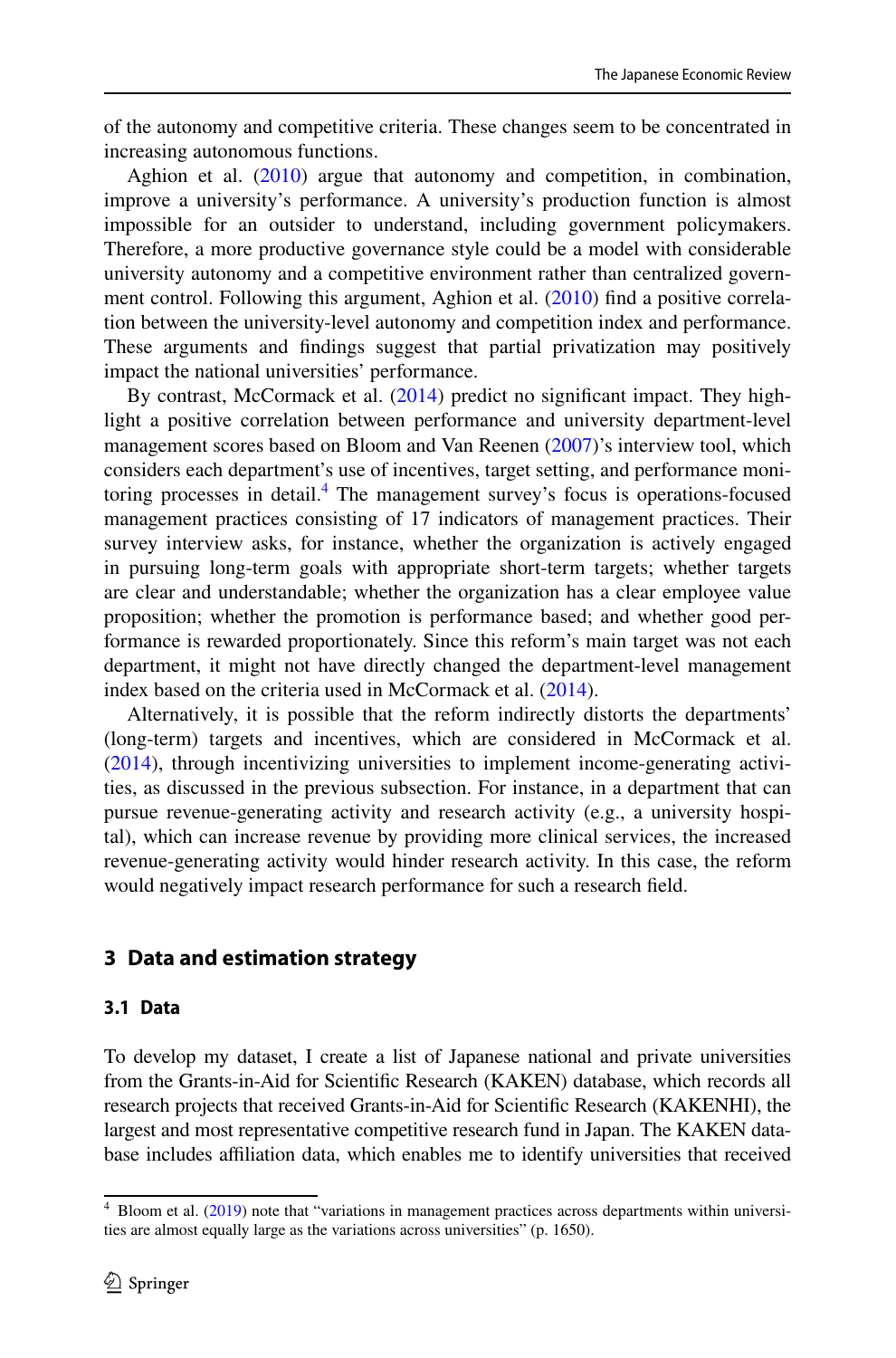grants from this information. I restrict my sample to universities that appear in this afliation data, because the database indicates all the universities engaging in research activity.<sup>5</sup> Next, I exclude universities that did not publish during the period 1999–2003 from this dataset to select the universities that were more actively involved in research and to make private universities comparable to national universities.

Data on research output are based on articles in the web database "ISI Web of Science." This database is provided by Thomson Scientifc and includes all papers from many research journals. From this database, I compute annual paper publication records for each university.

I use Journal Citation Reports (JCRs), as published by Thomson Scientifc, to measure the quality of articles. These JCRs denote the impact factor (IF)—an annually published index of the frequency of journal article citations—for each journal contained in the Web of Science. I select only the journals with IF information for the period 1999–2009. Letting *J* be the set of all journals, I then take the average IF for each journal  $j \in J$  during the period 1999 to 2009 and create "average IF<sub>j</sub>."<sup>[6](#page-6-1)</sup> I weight each article published by the universities in my sample by the corresponding journal's average IF.

To create the research outcome of each university, for each journal *j*, I let *Aijt* be the set of all articles associated with university *i* at year *t*. I use  $\phi(a_{ii})$  to denote the number of authors of an article  $a_{ii} \in A_{ii}$ .  $A_{ii}$  includes information on multiple authors in the same university. For each university *i* in year *t*, I compute the research outcome as follows:<sup>[7](#page-6-2)</sup>

<span id="page-6-5"></span>Research Output<sub>it</sub> 
$$
\equiv \sum_{j \in J} \sum_{a_{ij} \in A_{ijt}} \text{average IF}_j \frac{1}{\phi(a_{ijt})}
$$
. (1)

I determine an aggregated research output indicator and disaggregated indicators for medical science, biology, chemistry, physics, engineering, and economics. I select these felds, because they cover the largest possible area of the representative research field.<sup>[8](#page-6-3)[9](#page-6-4)</sup> I also follow the categorization of the journal framework used in the Web of Science.

<span id="page-6-0"></span><sup>&</sup>lt;sup>5</sup> The partial privatization (incorporation) of public universities also became an option for local public entities in 2004, thereby "internalizing" the decision-making process for public universities. Therefore, I omit public universities in my analysis.

<span id="page-6-1"></span><sup>&</sup>lt;sup>6</sup> Almost all of the results change minimally if I use time-varying IF<sub>jt</sub> instead of average IF<sub>j</sub>.

<span id="page-6-2"></span> $<sup>7</sup>$  I divide the research output by the number of authors to make various research fields comparable. For</sup> example, in the feld of physics, researchers write one paper in units of 1,000 authors. Therefore, it is impossible to directly compare another feld's research achievements when articles are generally written by a few authors, such as in economics. I also divide the output by the total number of universities. I obtain similar results when using this defnition.

<span id="page-6-3"></span><sup>&</sup>lt;sup>8</sup> When I compute the output for medical science, which combines clinical medicine and immunology in Web of Science, I limit the universities to those with university hospitals, because they are the primary medical science research producers. However, I obtain similar results if I include universities that do not have hospitals.

<span id="page-6-4"></span> $9$  These choices are close to the fields selected in Aghion et al. [\(2010](#page-26-3)), which are hard sciences, engineering, and the arts.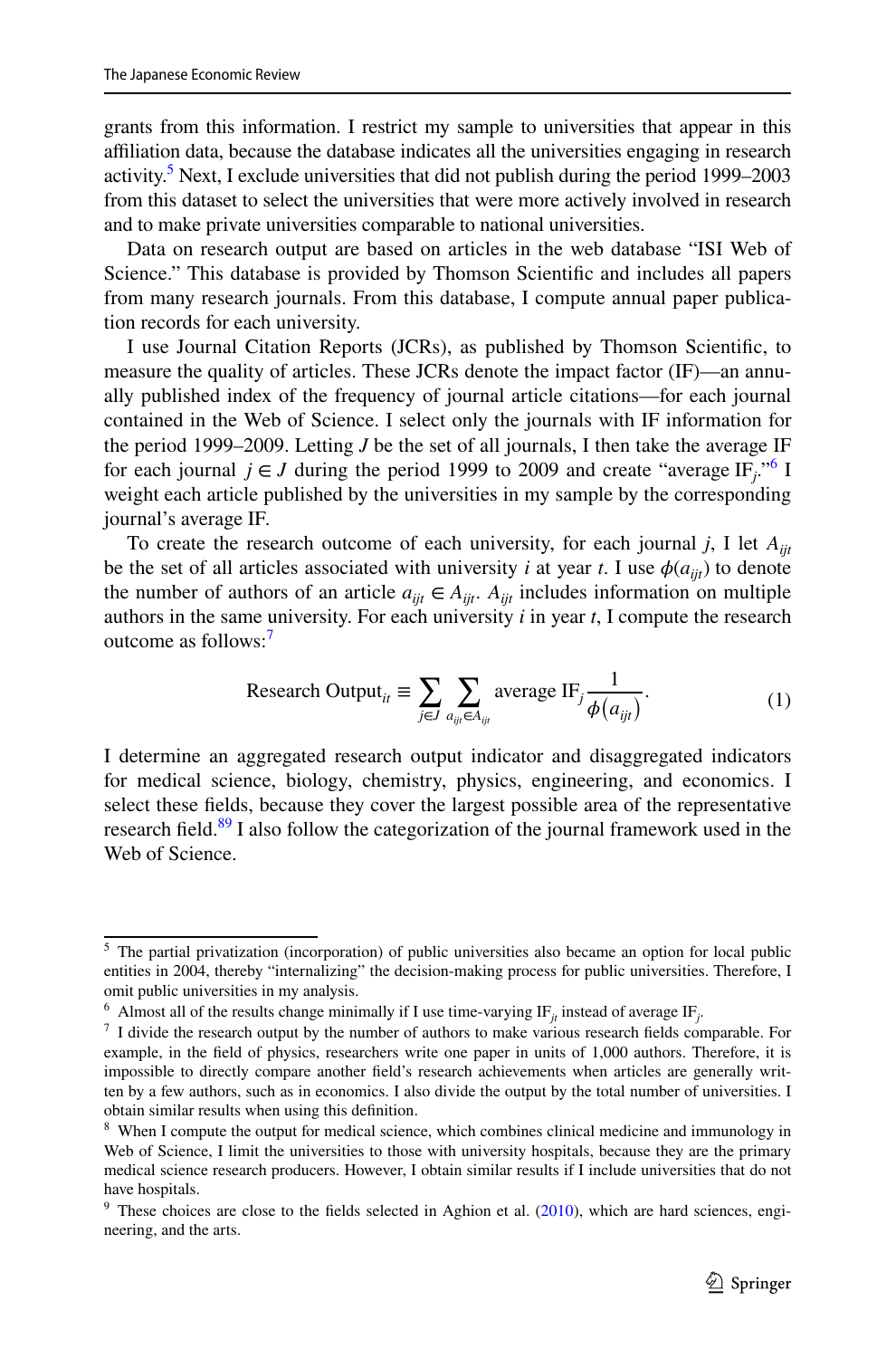Table [2](#page-15-0) reports descriptive statistics for my sample of universities in Japan. The frst row represents the average ([1\)](#page-6-5) for all universities, national universities, and private universities. National universities tend to produce better research output than private universities, indicating that national universities are more research intensive. Therefore, to make national and private universities comparable, this study uses the rate of change from the base year of 1999. In other words, the dependent variable is defined as (Research Output<sub>*it*</sub> − Research Output<sub>*i*1999</sub>)/Research Output<sub>*i*1999</sub> for each university *i* in year *t*.

#### **3.2 Estimation framework**

To identify the impact of partial privatization on national university research outcomes, I use diference-in-diferences estimators in a linear model. This fxed-efect model can be specifed as

<span id="page-7-2"></span>Research Output<sub>ii</sub> – Research Output<sub>i1999</sub> = 
$$
\beta
$$
 (National<sub>i</sub> × post2004<sub>i</sub>) +  $\mathbf{X}_{ii}\gamma + \lambda_i + \theta_i + \varepsilon_i$ ,  
Research Output<sub>i1999</sub> (2)

where  $i$  indicates the university,  $t$  indicates the year, Research Output<sub> $it$ </sub> is the output variable computed in Section 3.1, National<sub>*i*</sub>  $\times$  post 2004<sub>*t*</sub> is a dummy variable that takes the value of 1 if the university *i* is national and the observation at year *t* is after 2004, and 0 otherwise,  $\lambda_t$  is the year dummy capturing effects common to Japanese universities,  $\theta_i$  represents all time-invariant university-specific characteristics for university  $i$ ,  $\mathbf{X}_{i}$  incorporates a full set of regional dummy variables times the year dummy and the fourth-order polynomial of universities' age (defned as years since they were established), and  $\varepsilon_{i}$  represents university-specific temporal shocks.<sup>[10](#page-7-0)</sup>

The estimation framework assumes that national universities and private universities follow similar research trends in the absence of partial privatization. Consequently,  $\beta$  detects whether the reform impacted the research outcome of the national university.<sup>11</sup> Moreover, to control potential heteroskedasticity and serial correlation, standard errors are clustered at the university level.

First, these estimation strategies are adequate from the viewpoint that all national universities were partially privatized in 2004 uniformly and without selection. The 2004 reform represented a forced exogenous event enacted through external pres-sure on national universities (and particularly on researchers) (Amano [2008](#page-26-2)). While the privatization of national universities was discussed regularly as a distinct topic, Amano ([2008\)](#page-26-2) notes that it is undeniable that the 2004 reform emerged as a byproduct of the Koizumi administration's structural reform, which primarily aimed to privatize public organizations, such as the postal service. This reform enforced large reductions in government budget support, prompted institutional change, and created additional clerical duties for universities to increase accountability. Thus,

<span id="page-7-0"></span><sup>&</sup>lt;sup>10</sup> The eight regions of Japan included are Hokkaido, Tohoku, Kanto, Chubu, Tohoku, Kinki, Chugoku, and Kyushu.

<span id="page-7-1"></span> $11$  I assess the plausibility of this assumption in the robustness checks subsection.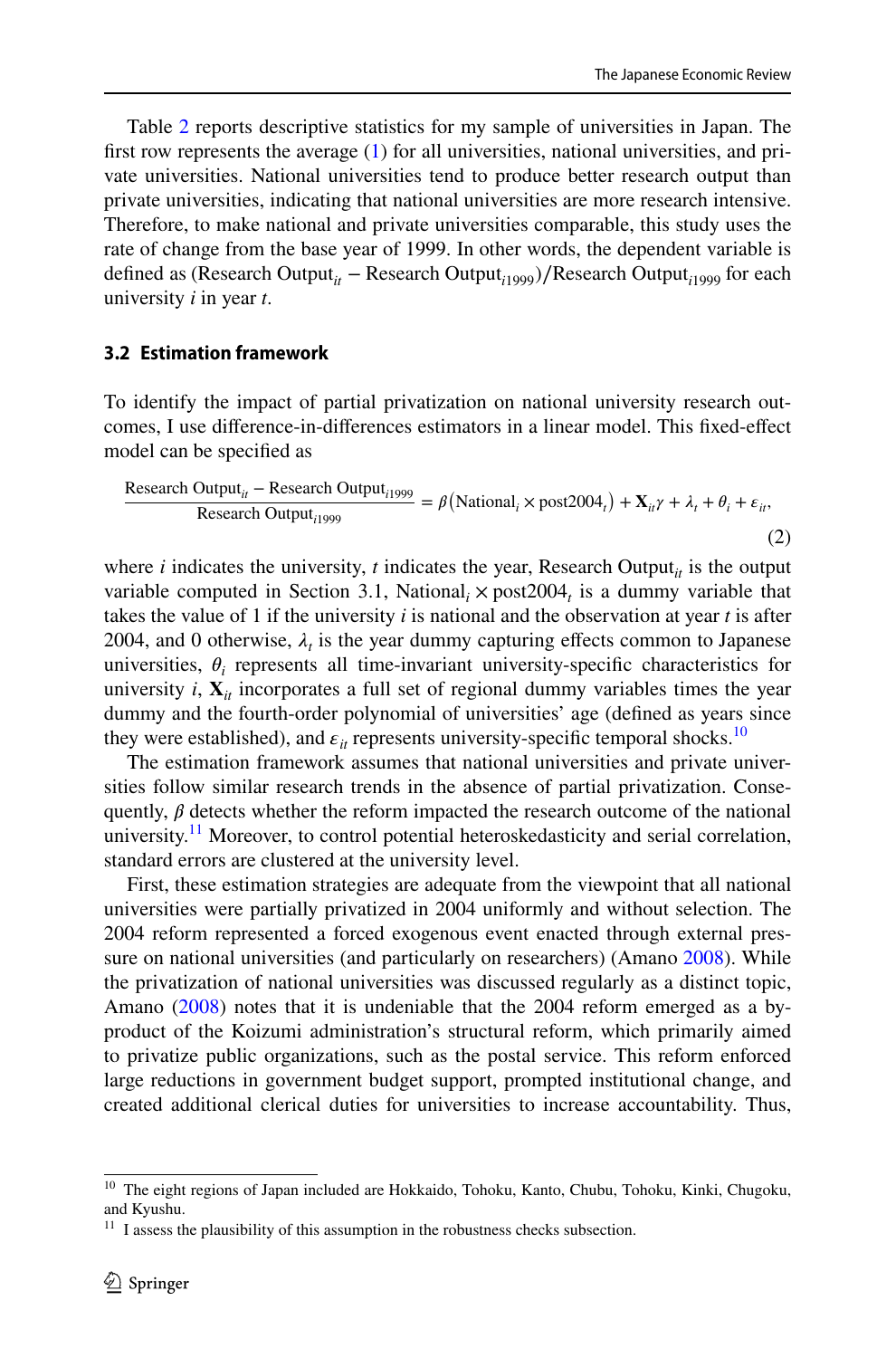debates among researchers working for national universities focused on whether the new governance and management system would hinder their research activities. In general, national universities were skeptical about the reform's proposed benefts and remained opposed to it even after implementation. Second, these specifcations can eliminate the common macro shock in the research trend for both national and private universities by common year efects.

# <span id="page-8-0"></span>**4 Data analysis**

#### **4.1 Main results**

The fourth row of Table [2](#page-15-0) compares outcomes from before and after the partial privatization, with the outcome defned as the rate of change from the base year. Comparing the pre-change average of the outcome and the post-change average of the outcome, I confrm that the overall national universities' outcome decreased 13.6% point. The diference is statistically signifcant at the 1% level. Meanwhile, there is 4.4% point increase among private universities in the same period. The diference is not statistically signifcant at the conventional test levels.

To quantify the diferences in the research output of national and private universities after 2004, I produce diference-in-diferences models that control for the efects of unobservable university-specifc characteristics. Column (1) of Table [3](#page-16-0) reports the baseline estimates for my basic specifcations in Eq. ([2\)](#page-7-2) with standard errors clustered at the university level. The coefficient of the interaction National<sub>i</sub>  $\times$  post2004<sub>*t*</sub> indicates that the research output was 16.3% point lower after 2004 for national universities that experienced partial privatization. I also observe similar-sized adverse effects even if the sample is restricted to COE universities<sup>12</sup> in Column (2) (16.2%) point decrease) and non-COE universities in Column (3) (18.1% point decrease). Since the number of clusters is too small for COE universities' results, I also report p values in square brackets, as calculated by clustering robust wild bootstrap standard errors with the better fnite-sample property. These overall signifcant negative efects are not consistent with the positive efect predicted in Aghion et al. [\(2010](#page-26-3)).

To explore the heterogeneity of the impact among department levels, I estimate the efects of partial privatization by research feld. Using the research outcome for each research feld, Column (4) of Table [3](#page-16-0) estimates a fxed-efect model with a treatment dummy interacting with dummies for each research feld—medical science, biology, chemistry, physics, engineering, and economics. These are specifed as

<span id="page-8-1"></span><sup>&</sup>lt;sup>12</sup> To reduce the heterogeneity in the research activity, I report estimates for a sub-group of universities that obtained Center of Excellence (COE) funding, which is large-scale research funding from the Japanese government for each research feld. There are two COE programs: the 21st Century Center of Excellence implemented in 2002–2004, and the Global Center of Excellence implemented in 2007–2009. Ida and Fukuzawa ([2013\)](#page-26-11) analyzes the 21st Century Center of Excellence program, and this large-scale funding led to an increase in research output for the recipients. Therefore, a diferential trend may exist for the recipients of the COE program.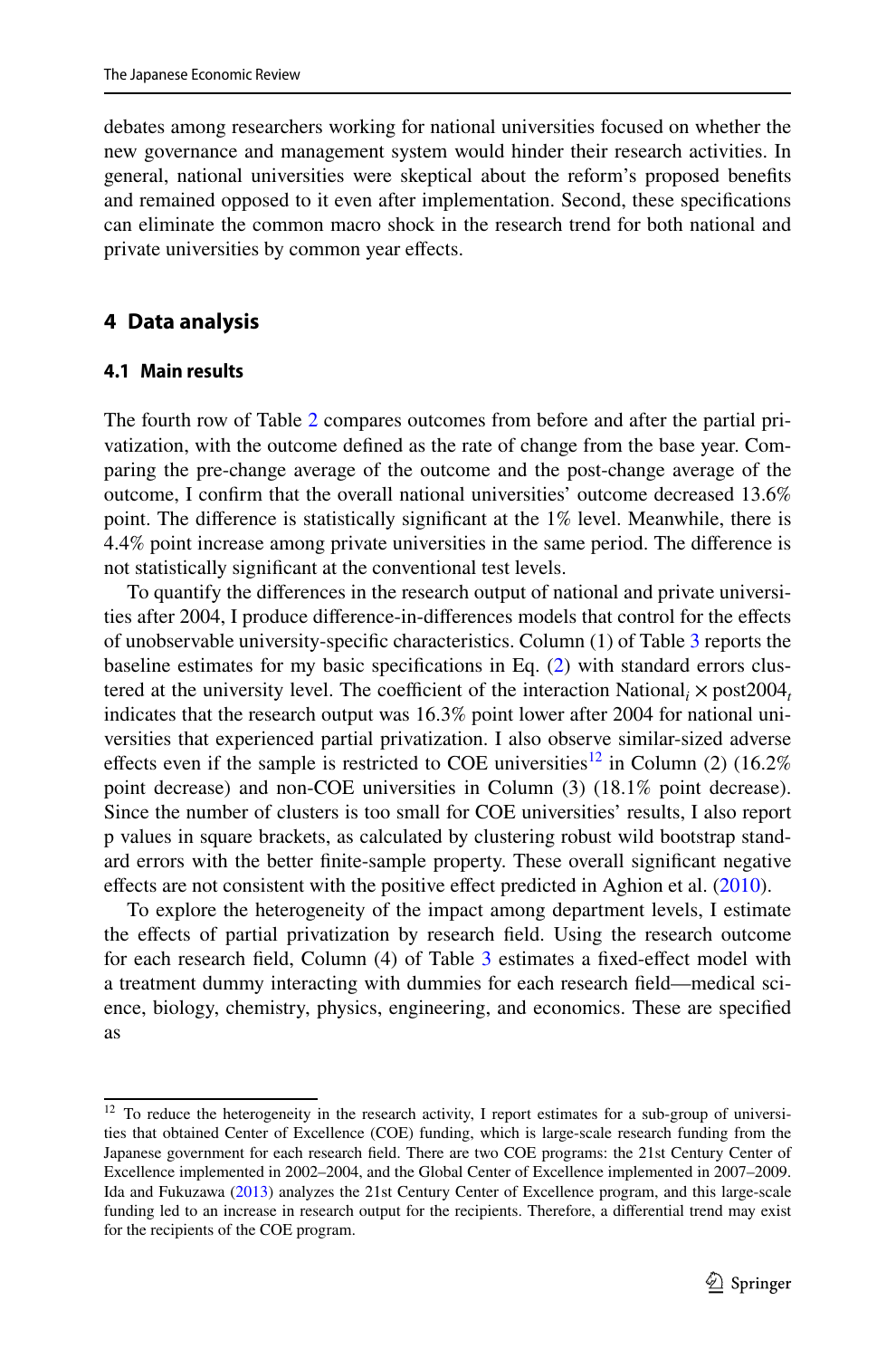#### Research Output*ift* − Research Output*if* <sup>1999</sup>

<span id="page-9-2"></span>(3) Research Output*if* <sup>1999</sup>  $= \beta_m$ (National<sub>*i*</sub> × post 2004<sub>*t*</sub></sub> × MedicalSci<sub>*if*</sub>)  $+ \beta_b (\text{National}_i \times \text{post } 2004_t \times \text{Biology}_{if})$  $+ \beta_c \left( \text{National}_i \times \text{post } 2004_t \times \text{Chemistry}_{if} \right)$  $+ \beta_p (\text{National}_i \times \text{post } 2004_t \times \text{Physics}_{if})$  $+ \beta_{\text{eng}i}$ (National<sub>i</sub> × post 2004<sub>t</sub> × Engineering<sub>if</sub>)  $+ \beta_{econ}$  (National<sub>*i*</sub>  $\times$  post 2004<sub>*t*</sub>  $\times$  Economics<sub>*if*</sub>)</sub>  $+$ **X**<sub>it</sub></sub> $\gamma$  +  $\lambda$ <sub>t</sub> +  $\theta$ <sub>if</sub> +  $\varepsilon$ <sub>it</sub>,

where  $f$  indicates the research field and MedicalSci<sub>if</sub>, Biology<sub>if</sub>, Chemistry<sub>if</sub>, Physics<sub>if</sub>, Engineering<sub>if</sub>, and Economics<sub>if</sub> are corresponding dummy variables for each research feld *f*.

The result indicates that only medical science is signifcantly negatively afected by the reforms, regardless of whether COE universities, shown by Column (5) of Table [3,](#page-16-0) or non-COE universities, shown by Column  $(6)$ , are used.<sup>[13](#page-9-0)</sup> The less significant efect or no efect in biology, chemistry, physics, engineering, and economics is consistent with the no effect predicted in McCormack et al. [\(2014](#page-26-4)).

Since these results indicate that the main driver of the overall negative efect in Columns  $(1)$  to  $(3)$  of Table [3](#page-16-0) is the deterioration in medical science research outcomes, I estimate the diference-in-diferences model only for the medical science field. In Columns  $(7)$ – $(9)$  of Table [3,](#page-16-0) I estimate the model only for university hospitals with the research outcome for the feld of medical science. The impacts are signifcantly negative.

However, recognizing the long-term nature of institutional transition and the tapered reductions in the size of the operational support fund in this case, it appears feasible that the efect on research could also be gradual. To provide a more detailed assessment of the evolution of the impact, I also estimate a second specifcation of the fxed-efect model

<span id="page-9-1"></span>Research Output<sub>ii</sub> – Research Output<sub>i1999</sub> = 
$$
\sum_{t=2004}^{2009} \beta_t \left( \text{national}_i \times \lambda_t \right) + \mathbf{X}_{ii} \gamma + \lambda_t + \theta_i + \varepsilon_{ii},
$$
\n(4)

where national<sub>*i*</sub> is a dummy variable that takes the value of 1 if university *i* is a national university, and 0 otherwise. Each coefficient  $\beta_t$  captures the effect for a specifc year after 2004.

Table [4](#page-17-0) provides the results for Eq. [\(4](#page-9-1)), which considers annual changes in efects experienced after the partial privatization of the national universities, recognizing

<span id="page-9-0"></span><sup>&</sup>lt;sup>13</sup> The results' level of significance remains stable if I estimate difference-in-differences for each research feld separately, as in Eq. ([3\)](#page-9-2). To reduce the number of Tables, I summarize the results for this specification in Columns (4)–(6). These results are available upon request.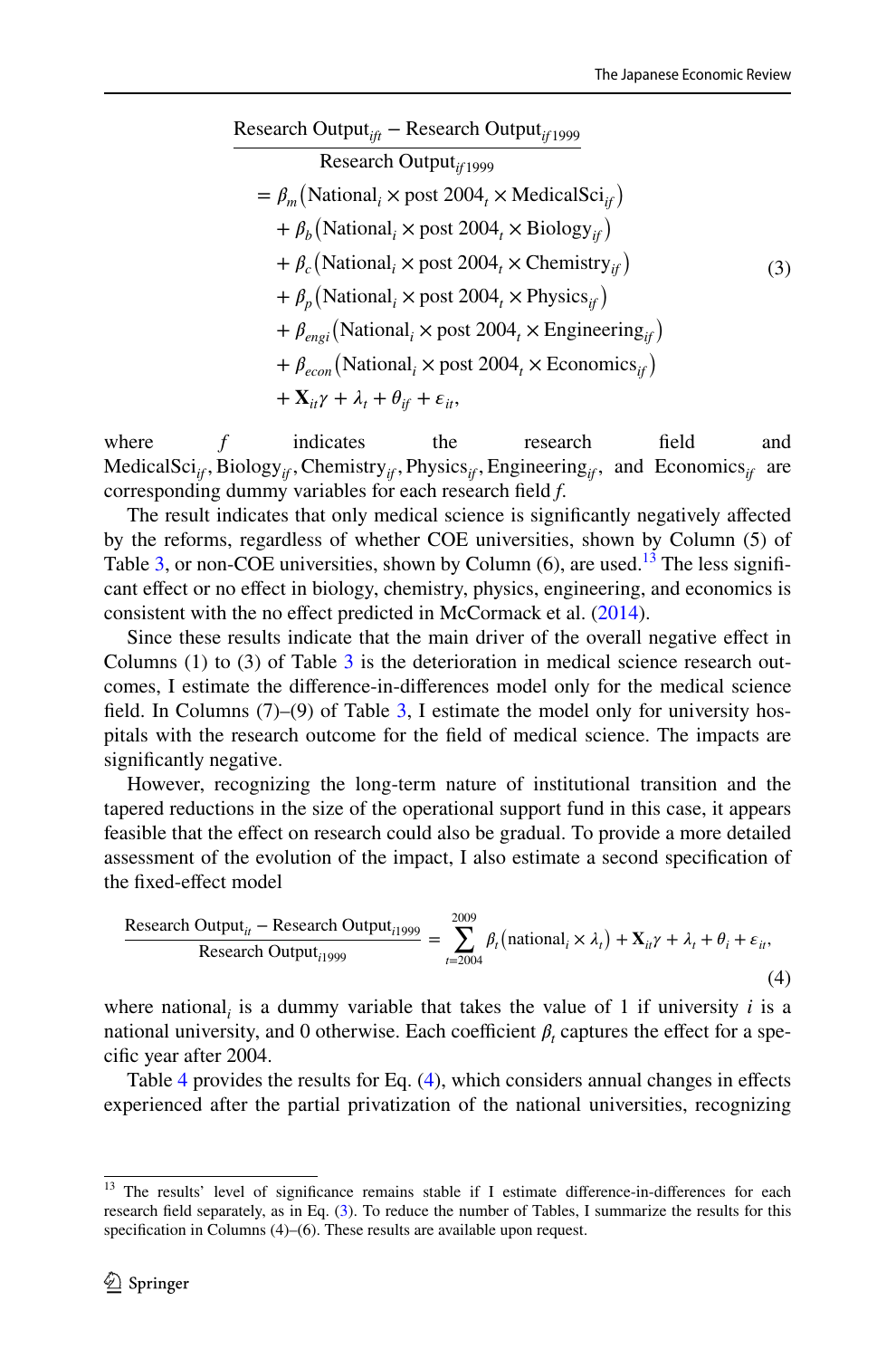diferent degrees of exposure to institutional change. These columns report the estimated coefficients for the interactions between a national university dummy and time dummies for the period 2004–2009 for all university research outcomes in Columns (1)–(3) and the feld of medical science only in Columns (4)–(6). For each column, the efect is signifcantly negative during the study period, thereby supporting the conclusion that the adverse efect unfolded rather monotonically.

#### **4.2 Robustness check**

To efectively validate my results, it is necessary to check whether the results indeed capture the impact of partial privatization. Therefore, I perform four robustness checks: the placebo test, the full leads and lags test, a test of the efect of the new medical training system in 2004 on the number of new researchers, and a test of the effect of the new medical training system in 2004 on medical colleges.

#### **4.2.1 Robustness check 1: placebo test**

To assess the robustness of my results, I frst check the extent to which the main results capture trends that existed before the reform.

The diference-in-diferences specifcation in Eq. ([2\)](#page-7-2) depends on this assumption of a parallel trend in the absence of partial privatization and, although the assumption is not directly testable, it is straightforward to assess the assumption's plausibility by conducting a placebo test. Under the parallel trend assumption during the periods  $t = \{t_{-1}, t_0, t_1\}$  where  $t_{-1} < t_0 < t_1$ ,  $t_0$  indicates a pre-treatment period,  $t_{-1}$ indicates a period before  $t_0$ ,  $t_1$  indicates a post-treatment period, and  $Y_t$  indicates the outcome at period *t*, the following also holds:

$$
E[Y_{t_0} - Y_{t_{-1}} | \text{National} = 1] - E[Y_{t_0} - Y_{t_{-1}} | \text{National} = 0] = 0. \tag{5}
$$

If I apply the same specification as Eq. [\(2](#page-7-2)) for the periods  $t = t_{-1}$  and  $t = t_0$ , the placebo treatment efect can be identifed where the expected magnitude would be close to 0. To implement this test, I reproduce the estimations of Table [3](#page-16-0) with only pre-2004 data. I divide the pre-2004 data into two approximately equal datasets of observations before and during 2001 (or before and during 2002) and observations after 2001 (or after 2002). I then proceed as in Table [3,](#page-16-0) using a post-2001 dummy (or post-2002 dummy) in place of the post-2004 dummy.

Table [5](#page-18-0) shows the results of the placebo tests. Columns  $(1)$ – $(3)$  report the placebo efects for the entire research outcome using a post-2001 dummy variable and Columns  $(4)$ – $(6)$  show placebo effects for medical science only. Columns  $(7)$ – $(12)$  show the placebo efects using a post-2002 dummy variable. Columns (13)–(18) examine outcomes from 1999, 2000, 2002, and 2003 to divide the sample periods equally and reproduce the placebo effects with the post-2002 dummy variable. The coefficients are insignifcant and smaller than the results presented in Table [3,](#page-16-0) suggesting that, at least before 2004, trends in research output do not vary signifcantly.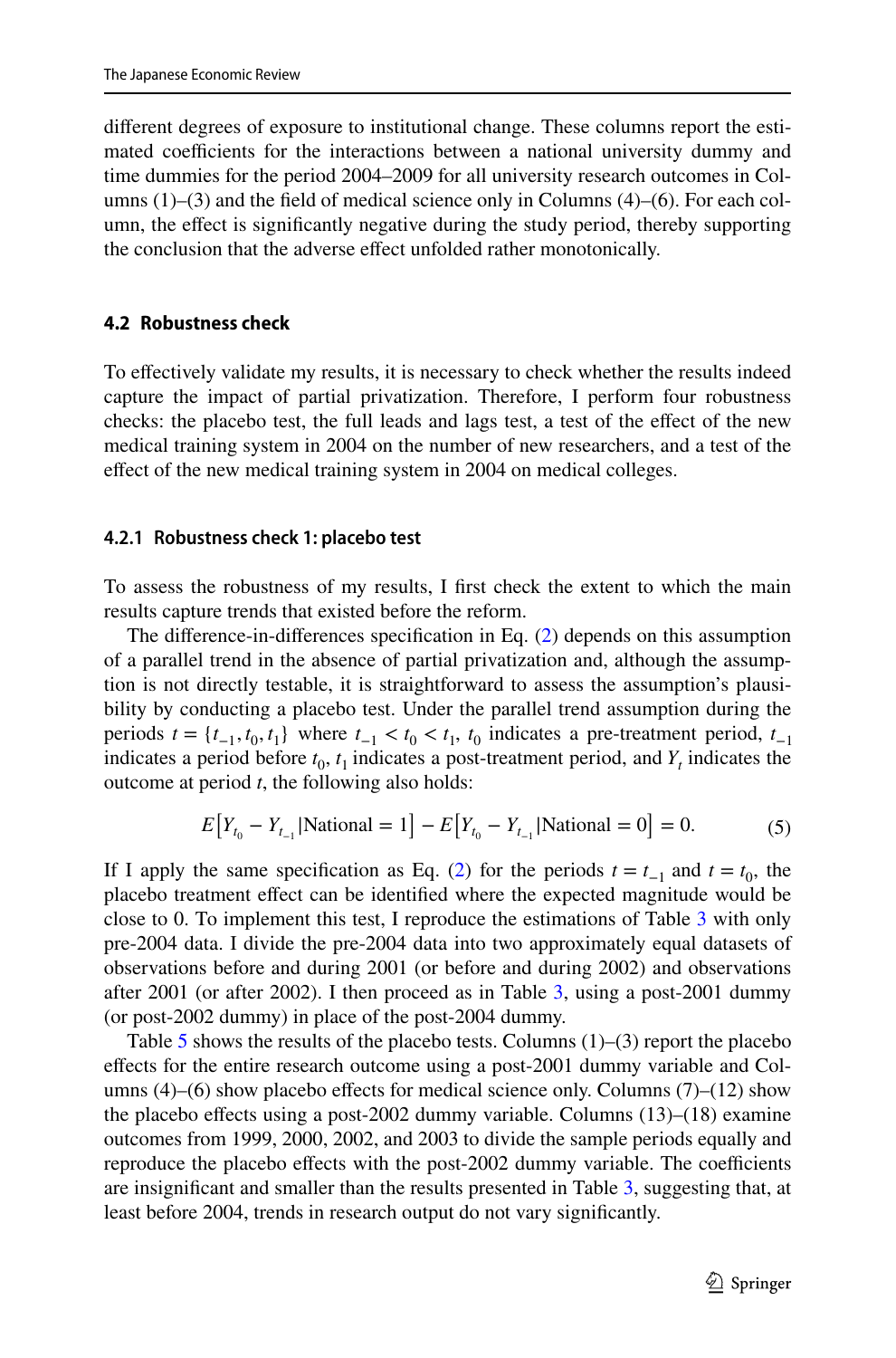### **4.2.2 Robustness check 2: full leads and lags**

Although partial privatization was an exogenous phenomenon for national universities, a key concern is that it was anticipated by universities and some of the essential structural changes were partially implemented before 2004, making researchers in national universities already prepared (Amano  $(2008)$  $(2008)$ ). In particular, the effect on aggregated research outcomes appears immediately after 2004 [see Column (1) of Table [4\]](#page-17-0). This, therefore, poses another threat to proper identifcation.

To address this issue, I set 2000, 2001, 2002, and 2003 as alternative falsifed enforcement years and reproduce the estimates of Table [4](#page-17-0) under four specifcations. Table  $6$  shows the results for the falsified coefficient years for all research outcomes and medical science specifcally.

For the aggregated research outcomes, the coefficients in Columns  $(1)$ – $(4)$  of Table [6](#page-19-0) on the leads, which are National  $\times$  year2000 to National  $\times$  year2003, are found to be statistically insignificant and smaller than the coefficients of the lags, thereby providing no evidence of anticipatory or diferential processes within national universities. The lag trend shows that the adverse impact is statistically signifcant after 2004 and remained relatively constant across years.

For medical science, the coefficients of the leads in Columns  $(5)-(8)$  of Table [6](#page-19-0) are close to 0 and statistically insignifcant, providing no evidence of an anticipatory or diferential process within universities about to be partially privatized. Table [4](#page-17-0) shows how the coefficients decrease notably 2 years after the enforcement and then remain stable.

Therefore, these results support the assumption that the efect appears after 2004. Furthermore, the results indicate that other pre-existing trends do not contaminate the effects.

# **4.2.3 Robustness check 3: the efect of the new medical training system in 2004 on the number of new researchers**

For the feld of medical science specifcally, it is possible that I have captured the impact of the *New Postgraduate Medical Education Program* rather than the efect of partial privatization.

All university hospitals in Japan experienced a change in the medical training system—the *New Postgraduate Medical Education Program*—in 2004. This could have reduced the number of medical students with whom university hospitals collaborated by obliging them to work as clinicians for 2 years. Therefore, this change could have negatively afected both national and private university hospitals' research activities, because it had the potential to decrease the labor force engaged in research activities.

Thus far, my approach has avoided similar potential threats to appropriate identifcation by capturing shocks as common macro-level events via year efects, because both national and private universities faced the same reform. This was achieved by controlling for heterogeneity in any regional trend change through region  $\times$ year dummy variables and university age. However, supposing that the decrease in the labor force due to the new training system was more considerable in national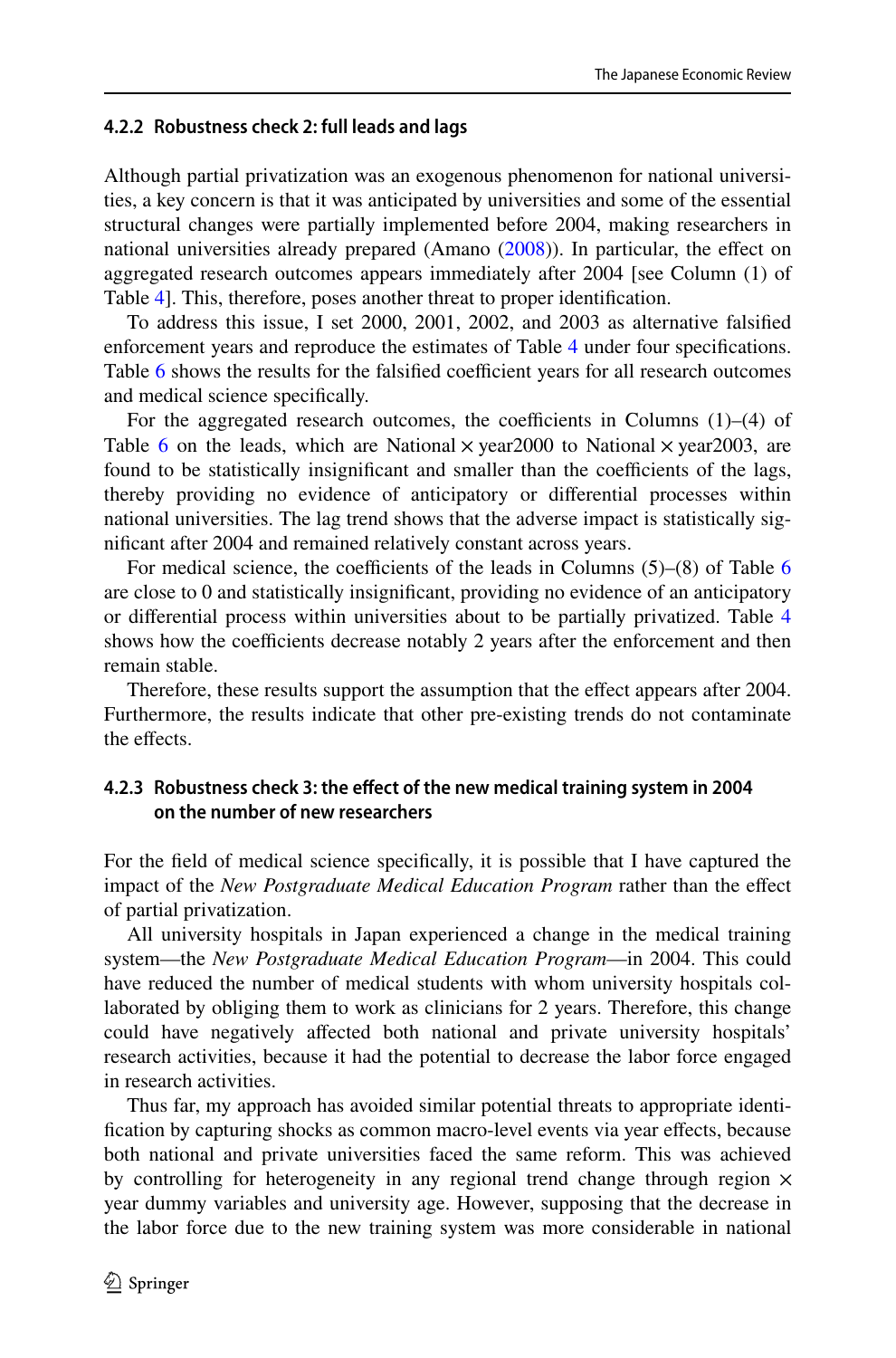universities (which are more research-oriented and hence, supposed to be more heavily reliant on young researchers) than in private universities, I cannot rule out the possibility of capturing its efects instead of partial privatization.

If the impact of the *New Postgraduate Medical Education Program* was more pronounced at national universities, it would have reduced the number of new medical researchers at national universities since 2004 compared to private universities, because the new system might have taken away opportunities to become new researchers.

To examine this possibility, it is necessary to measure the number of new researchers for each year during the study period, but I can identify only universitylevel research achievements at best and cannot create complete career path research achievements for each researcher with the Web of Science dataset. Therefore, I approximately measure new researchers as follows.

Letting Authors $_{it}$  be a set of all the unique authors appearing in any paper published in association with a university hospital *i* in year *t*, I approximate the number of new researchers as follows:

<span id="page-12-0"></span>NewAuthors<sub>it</sub><sup>T</sup> 
$$
\equiv n(\text{Authors}_{it} \setminus \bigcup_{s=1}^{T} \text{Authors}_{it-s}),
$$
 (6)

where  $n(\cdot)$  counts the number of elements in each set.

In other words, I consider the set of differences between the author set Authors $_{it}$ and the author set  $\bigcup_{s=1}^{T}$  Authors<sub>*it*−*s*</sub> as a set of new authors, and count the total number of this set. This metric shows the number of new authors in year *t* that did not appear in the authors' list from 1 to T years ago.

NewAuthors $^T_{it}$  indicates: (i) the number of new researchers joining university hospital *i*'s author list during or after graduate school as new researchers, (ii) the number of researchers who had worked at another institute but were newly hired by university hospital *i* in or before year *t* and published while afliated to the university hospital *i* in year *t*, and (iii) the number of researchers who worked at university hospital *i*, but did not publish from year  $t - T$  to year  $t - 1$  and published in year *t*.

Therefore, NewAuthors $^T_{it}$  indicates the upper bound of the number of new researchers (i). To reduce the possibility of counting (iii) as much as possible, NewAuthors<sup>*T*</sup><sub>*it*</sub> is created with  $T = 2, 3$ , and 4. For example, there may be researchers who did not publish in year *t* − 1 and published in year *t* while belonging to the same university, *i*.

Table [7](#page-22-0) displays the results of diference-in-diferences estimates using the rate of change of the number of new authors from the base year of 1999 as dependent variables. Columns  $(1)$ – $(3)$  suggest that, from 2004, the number of new researchers did not change signifcantly at national universities compared to private universities when  $T = 2$ . These results do not change for  $T = 3$  in Columns (4)–(6) and for  $T = 4$ in Columns (7)–(9). Therefore, these estimates do not support the hypothesis that the new training system directly reduced the number of new researchers at national university hospitals. Hence, this fnding supports the assertion that the adverse efects on medical science research are not due to the new training system.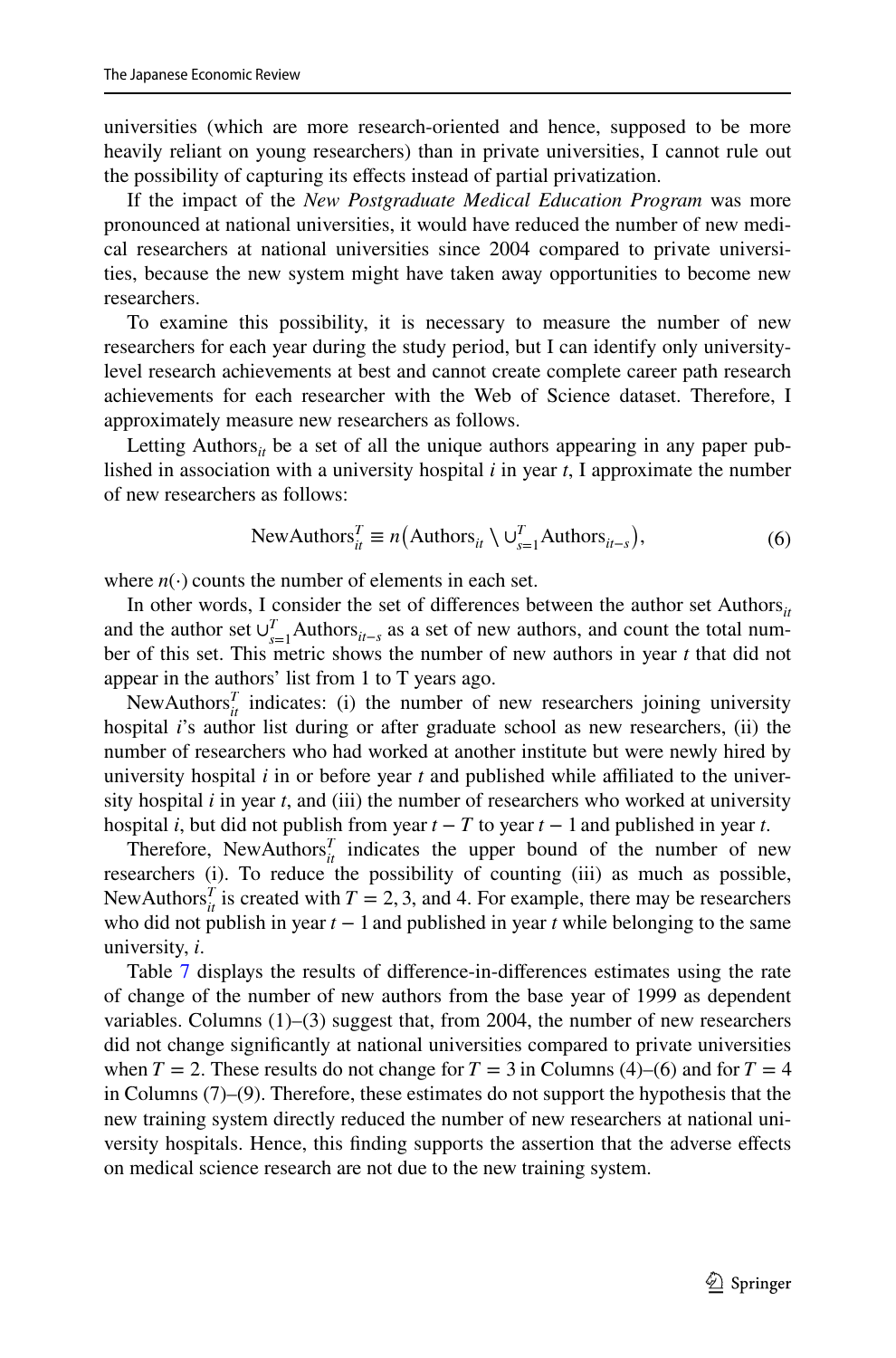# **4.2.4 Robustness check 4: the efect of the new medical training system in 2004 on medical colleges**

As another check, I test whether the *New Postgraduate Medical Education Program* impacted research activities through some other route.

For example, if the new clinician training system affected research activity, the strength of the efect might have difered between medical colleges and other institutions, rather than through the distinction between national and private universities. For example, if medical universities had a better medical system and training system before the changes were implemented, then even if there was a negative impact from the new clinician training system, the impact might feasibly have been weaker than that of non-medical universities. Alternatively, universities with medical schools in their faculties may have more research facilities and research institutes, such that the adverse efects might have been mitigated compared to medical universities.

Therefore, I conduct a diference-in-diferences estimation by setting medical universities as the treatment group (Medical  $= 1$ ) and non-medical universities as the control group (Medical  $= 0$ ), and by setting 2004 as the year when the treatment occurred. In Columns  $(1)$ – $(3)$  of Table [8](#page-23-0), I observe no significant effects of the coefficient Medical  $\times$  post2004 on the medical colleges' research outcomes. Likewise, in Columns  $(4)$ – $(12)$  of Table [8](#page-23-0), I observe no significant effects of the coefficient Medical  $\times$  post 2004 on the rate of change of the number of new authors in medical colleges from the base year of 1999. These results indicate that the new training system did not have an unbalanced efect on medical colleges, supporting the claim that this event had no impact on research activity.

# <span id="page-13-0"></span>**5 Discussion of the possible causal mechanisms of the negative efect on medical science research**

This section asks the following question: why did the partial privatization have a negative impact only on medical science research? A possible explanation is that, after the partial privatization, national universities shifted toward prioritizing medical services rather than conducting research activities, with the increased provision of clinical services crowding out research activities, while the number of new researchers remained constant as suggested in section 4.2.3. This hypothesis is derived from the following two theories, (a) and (b).

- (a) National universities were incentivized to engage in revenue-generating activities to compensate for budgetary losses from reductions in operational support funds.
- (b) Although not perfect, partial privatization has provided national universities (hospitals) with management personnel and structures that have greater independence from the government. In the process of defning and positioning themselves as more independent organizations, national universities (hospitals) have shifted their management style to focus more on providing medical care than on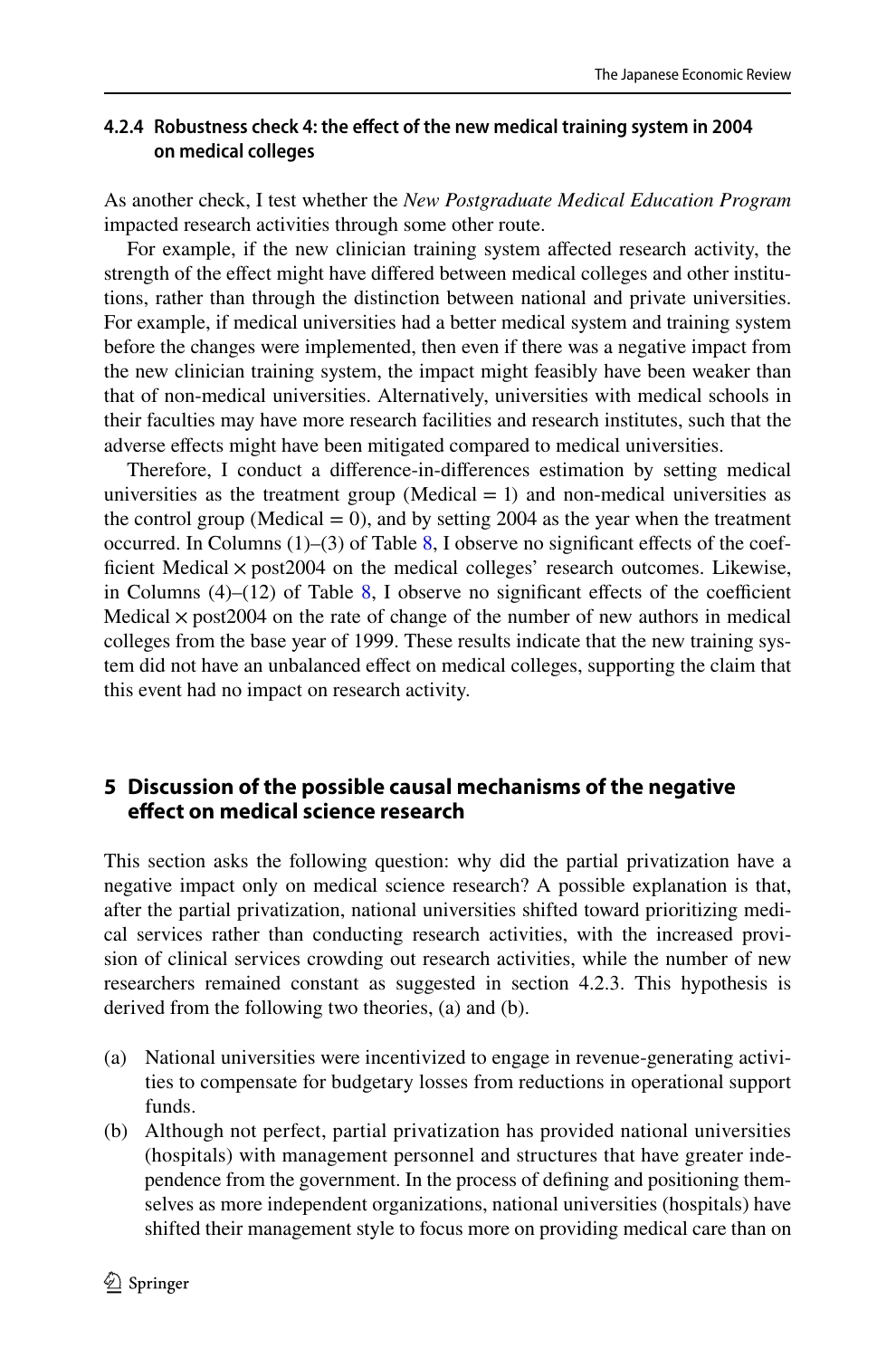

<span id="page-14-1"></span>**Fig. 1** Average Operational Support Fund (Public Funding) and Hospital Revenue in National Universities. Note: The plots in the fgure are created from the balance sheet of each national university from the Official Government Journal of Japan (Kanpo, [http://kanpou.npb.go.jp\)](http://kanpou.npb.go.jp). Accounting standards based on corporate accounting principles were introduced in conjunction with the partial privatization of national universities in 2004, making it impossible to plot this information on balance sheets for the period before 2004

|                                       | 2005    | 2008    | 2008/2005 |
|---------------------------------------|---------|---------|-----------|
| <b>Operating Support Fund</b>         | 1138866 | 1088668 | 0.956     |
| Competitive-Type Funds (total)        | 364313  | 469537  | 1.289     |
| Consignment study                     | 122303  | 172262  | 1.408     |
| Commissioned development              | 11453   | 18388   | 1.606     |
| Donation                              | 67654   | 82597   | 1.221     |
| Grants-in-aid for scientific research | 132647  | 147071  | 1.109     |
| <b>COE</b>                            | 25392   | 39180   | 1.543     |
| Other fund                            | 4864    | 10039   | 2.064     |
| Own Revenue (total)                   | 1000990 | 1086565 | 1.085     |
| Tuition                               | 300591  | 293492  | 0.976     |
| Entrance fees                         | 56653   | 55713   | 0.983     |
| Hospital revenue                      | 643747  | 737360  | 1.145     |
| Other sources of revenue              | 82958   | 136933  | 1.651     |
| Total                                 | 2587127 | 2781703 | 1.075     |

<span id="page-14-0"></span>**Table 1** Total amount from main sources of revenue for national university corporations (million yen)

This table is a reproduction from Urata (2010). COE is a large-scale research funding institution of the Japanese government. 2008/2005 is the ratio of revenue in 2008 to that in 2005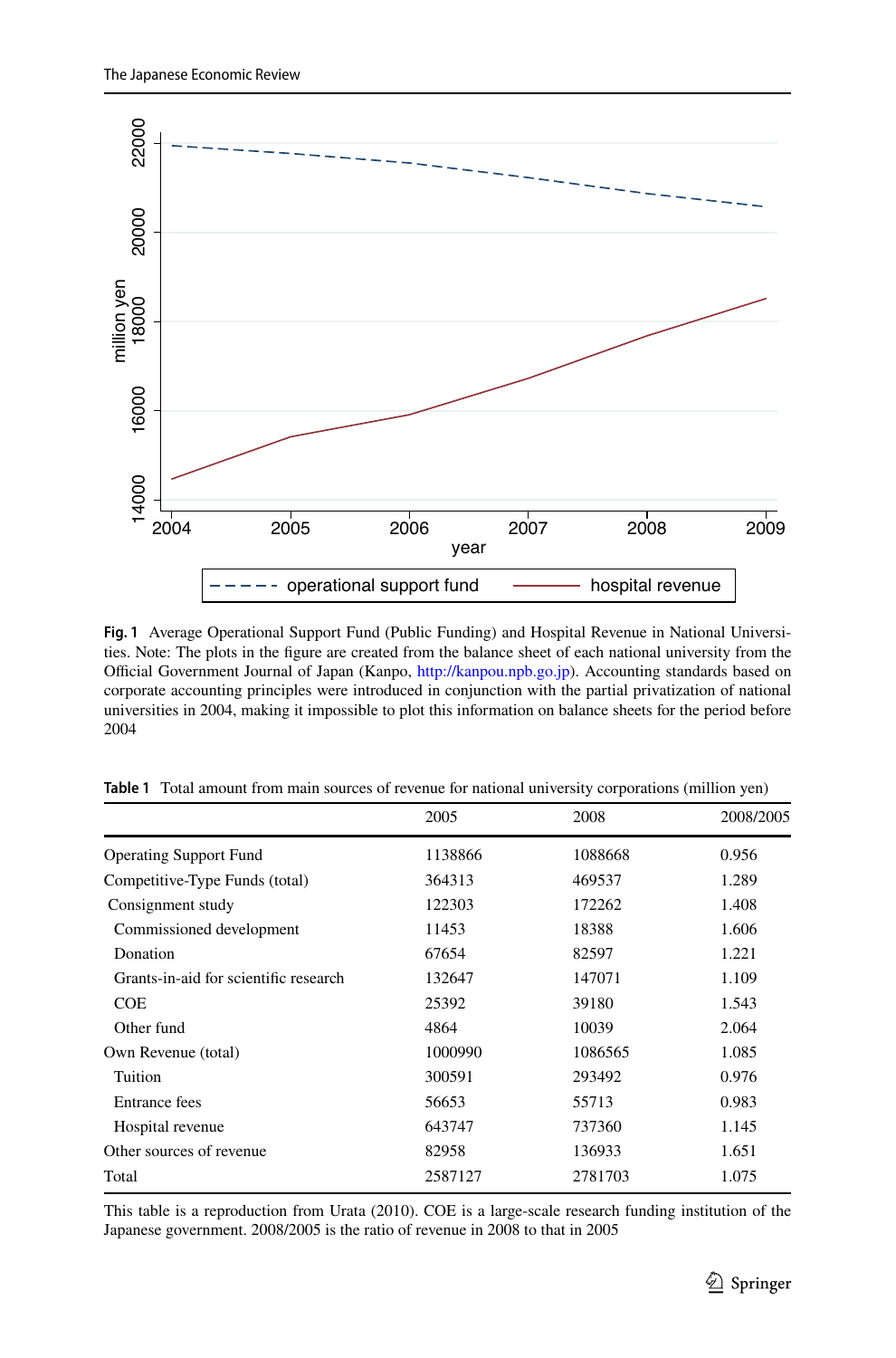| Entire sample<br>(1) | National<br>(2) | Private<br>(3) |
|----------------------|-----------------|----------------|
| 1044.292             | 2677.752        | 329.049        |
| [2928.516]           | [4883.457]      | [548.947]      |
|                      |                 |                |
|                      | 0.147           | 0.448          |
|                      | [0.669]         | [1.043]        |
|                      | 0.011           | 0.492          |
|                      | [0.505]         | [1.586]        |
|                      | $-0.136***$     | 0.044          |
|                      | (0.039)         | (0.081)        |
| 0.247                | 0.514           | 0.130          |
| [0.432]              | [0.503]         | [0.337]        |
| 0.099                | 0.257           | 0.030          |
| [0.299]              | [0.44]          | [0.17]         |
| 0.333                | 0.554           | 0.237          |
| [0.472]              | [0.501]         | [0.426]        |
| 1954.765             | 1949.000        | 1957.290       |
| [17.961]             | [17.503]        | [17.621]       |
| 243                  | 74              | 169            |
|                      |                 |                |

<span id="page-15-0"></span>**Table 2** Descriptive statistics: means and standard deviations

Standard deviations are in square brackets. Standard errors are in parentheses. The 21st COE (Center of Excellence) was a large-scale research funding institution of the Japanese Government in operation from 2002 to 2004. The GCOE (Global COE) provided large-scale research funding from the Japanese government from 2007 to 2009. \*\*\* in the fourth row represents statistical signifcance at the 1% level. See Sect. [3.1](#page-5-2) for a detailed description of the data construction process

engaging in research activities. Aghion et al. [\(2010\)](#page-26-3) assume that the less dependent a university is on public funds, the higher its degree of autonomy. Thus, this shift could be seen to be encouraged at least in part because of the associated reduction in national universities' reliance on public funds.

The following two evidence, (*i*), and (*ii*), are at least consistent with these hypotheses.

(i) If (a) and (b) are correct, the reforms should have increased national university hospitals' revenue more than that of private university hospitals. To test this, I collect data on university hospital revenue from the balance sheet of each national university. The results in Table [9](#page-24-0) show that the mean ratio of national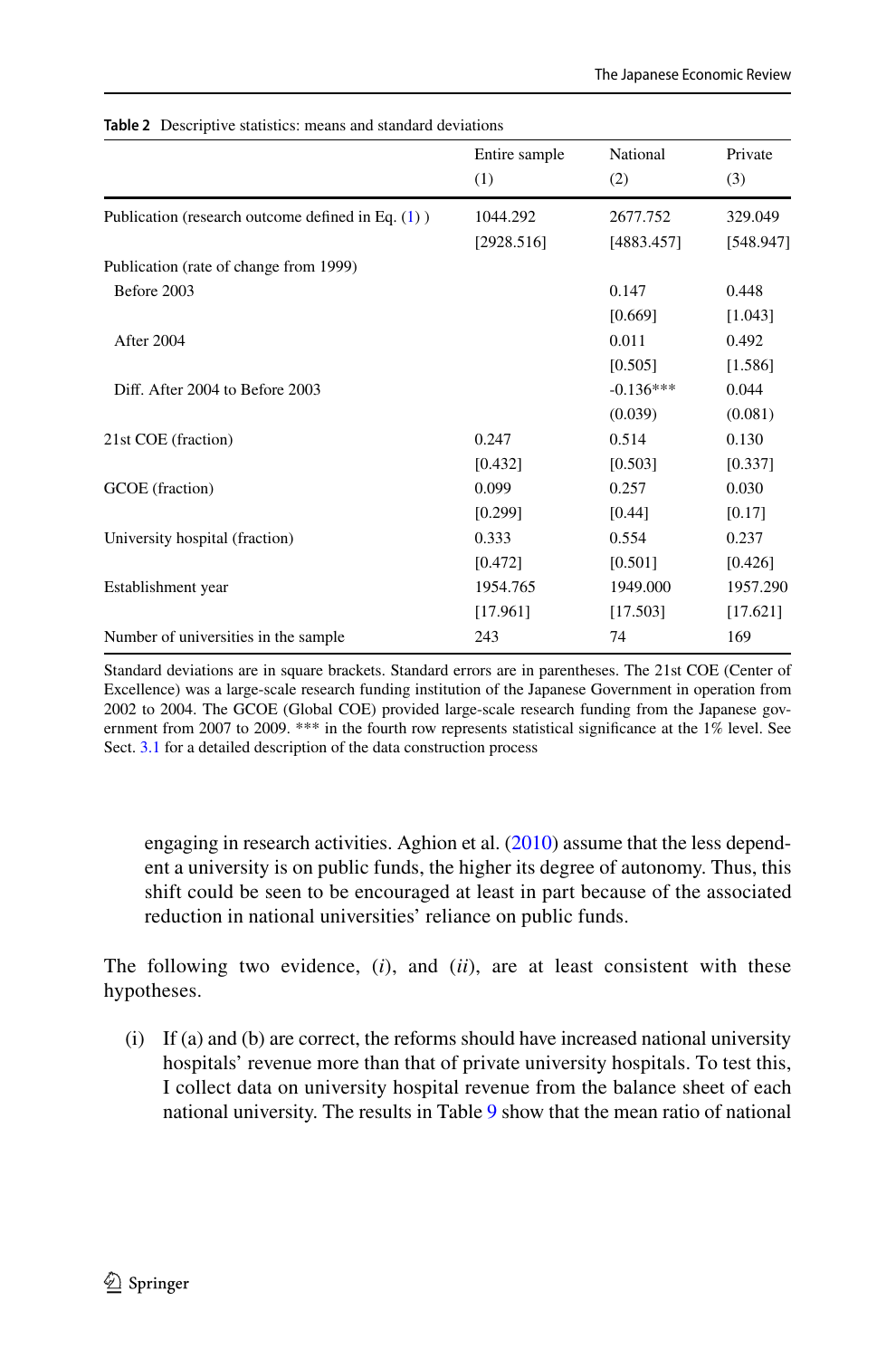<span id="page-16-0"></span>

|                                                                                                                                                                                                                                                                                                                                                                                                                                                                                                                                                                                | All fields combined   |                                  |                       | Department level |                                                                                                                                                                                                                                                                                                                                                                                                                                                  |                        | Medical science         |                                  |                        |
|--------------------------------------------------------------------------------------------------------------------------------------------------------------------------------------------------------------------------------------------------------------------------------------------------------------------------------------------------------------------------------------------------------------------------------------------------------------------------------------------------------------------------------------------------------------------------------|-----------------------|----------------------------------|-----------------------|------------------|--------------------------------------------------------------------------------------------------------------------------------------------------------------------------------------------------------------------------------------------------------------------------------------------------------------------------------------------------------------------------------------------------------------------------------------------------|------------------------|-------------------------|----------------------------------|------------------------|
|                                                                                                                                                                                                                                                                                                                                                                                                                                                                                                                                                                                | $\overline{AB}$       | COE                              | Non-COE               | $\overline{A}$   | COE                                                                                                                                                                                                                                                                                                                                                                                                                                              | Non-COE                | $\overline{\mathsf{A}}$ | COE                              | Non-COE                |
|                                                                                                                                                                                                                                                                                                                                                                                                                                                                                                                                                                                | Э                     | $\widehat{\mathcal{O}}$          | $\odot$               | $\bigoplus$      | $\odot$                                                                                                                                                                                                                                                                                                                                                                                                                                          | $\widehat{\mathbf{e}}$ | $\epsilon$              | $\circledast$                    | $\widehat{e}$          |
| National x post 2004                                                                                                                                                                                                                                                                                                                                                                                                                                                                                                                                                           | $-0.164**$<br>(0.069) | $-0.162**$<br>(0.071)<br>[0.025] | $-0.181**$<br>(0.082) |                  |                                                                                                                                                                                                                                                                                                                                                                                                                                                  |                        | $-0.185***$<br>(0.068)  | $-0.088***$<br>[0.085]<br>(0.04) | $-0.235***$<br>(0.107) |
| science $(\beta_m)$<br>National x post 2004 x Medical                                                                                                                                                                                                                                                                                                                                                                                                                                                                                                                          |                       |                                  |                       | $-0.258***$      | $-0.461***$                                                                                                                                                                                                                                                                                                                                                                                                                                      | $-0.207***$            |                         |                                  |                        |
|                                                                                                                                                                                                                                                                                                                                                                                                                                                                                                                                                                                |                       |                                  |                       | (0.067)          | (0.113)                                                                                                                                                                                                                                                                                                                                                                                                                                          | (0.085)                |                         |                                  |                        |
| $(\mathcal{E})$<br>National × post 2004 × Biology                                                                                                                                                                                                                                                                                                                                                                                                                                                                                                                              |                       |                                  |                       | 0.037            | $-0.205*$                                                                                                                                                                                                                                                                                                                                                                                                                                        | 0.121                  |                         |                                  |                        |
|                                                                                                                                                                                                                                                                                                                                                                                                                                                                                                                                                                                |                       |                                  |                       | (0.082)          | (0.109)                                                                                                                                                                                                                                                                                                                                                                                                                                          | (0.118)                |                         |                                  |                        |
| National $\times$ post 2004 $\times$ Chemistry ( $\beta_c$ )                                                                                                                                                                                                                                                                                                                                                                                                                                                                                                                   |                       |                                  |                       | $-0.061$         | $-0.201*$                                                                                                                                                                                                                                                                                                                                                                                                                                        | $-0.054$               |                         |                                  |                        |
|                                                                                                                                                                                                                                                                                                                                                                                                                                                                                                                                                                                |                       |                                  |                       | (0.069)          | (0.107)                                                                                                                                                                                                                                                                                                                                                                                                                                          | (0.086)                |                         |                                  |                        |
| National $\times$ post 2004 $\times$ Physics ( $\beta_p$ )                                                                                                                                                                                                                                                                                                                                                                                                                                                                                                                     |                       |                                  |                       | 0.039            | 0.067                                                                                                                                                                                                                                                                                                                                                                                                                                            | $-0.073$               |                         |                                  |                        |
|                                                                                                                                                                                                                                                                                                                                                                                                                                                                                                                                                                                |                       |                                  |                       | (0.133)          | (0.322)                                                                                                                                                                                                                                                                                                                                                                                                                                          | (0.105)                |                         |                                  |                        |
| National $\times$ post 2004 $\times$ Engineering $(\beta_{engi})$                                                                                                                                                                                                                                                                                                                                                                                                                                                                                                              |                       |                                  |                       | 0.133            | $-0.072$                                                                                                                                                                                                                                                                                                                                                                                                                                         | 0.181                  |                         |                                  |                        |
|                                                                                                                                                                                                                                                                                                                                                                                                                                                                                                                                                                                |                       |                                  |                       | (0.117)          | (0.107)                                                                                                                                                                                                                                                                                                                                                                                                                                          | (0.19)                 |                         |                                  |                        |
| National $\times$ post 2004 $\times$ Economics ( $\theta_{econ}$ )                                                                                                                                                                                                                                                                                                                                                                                                                                                                                                             |                       |                                  |                       | 0.264            | 0.262                                                                                                                                                                                                                                                                                                                                                                                                                                            | 0.002                  |                         |                                  |                        |
|                                                                                                                                                                                                                                                                                                                                                                                                                                                                                                                                                                                |                       |                                  |                       | (0.197)          | (0.29)                                                                                                                                                                                                                                                                                                                                                                                                                                           | (0.18)                 |                         |                                  |                        |
| Obs.                                                                                                                                                                                                                                                                                                                                                                                                                                                                                                                                                                           | 2673                  | 440                              | 2233                  | 7854             | 2255                                                                                                                                                                                                                                                                                                                                                                                                                                             | 5599                   | 891                     | 297                              | 594                    |
| No. of Univ.                                                                                                                                                                                                                                                                                                                                                                                                                                                                                                                                                                   | 243                   | $\overline{40}$                  | 203                   | 714              | 205                                                                                                                                                                                                                                                                                                                                                                                                                                              | 509                    | $\overline{8}$          | 27                               | 54                     |
| The estimates presented in Columns $(1)$ –(3) are fixed-effect specifications (2). Estimates in Columns $(4)$ –(6) are for specification (3). The dependent variable is the rate<br>of change of research output from 1999 (as outlined in Sect. 3.1) in each research field in a particular year. Medical science, biology, chemistry, physics, engineering, and<br>ets, as calculated by clustering robust wild bootstrap standard errors in Columns (2) and (8)<br>economics are dummy variables<br>X year dummy, and fourth-order<br>tical significance at the $1\%, 5\%,$ |                       |                                  |                       |                  | polynomials of university age. Standard errors clustered at the university level are reported in parentheses. ***, **, and * represent statis-<br>for each research field. Other control variables, which are not reported in this table, incorporate a full suite of year dummy, region dummy<br>and 10% levels, respectively. Since the number of clusters is too small for COE universities' results, I also report p values in square brack- |                        |                         |                                  |                        |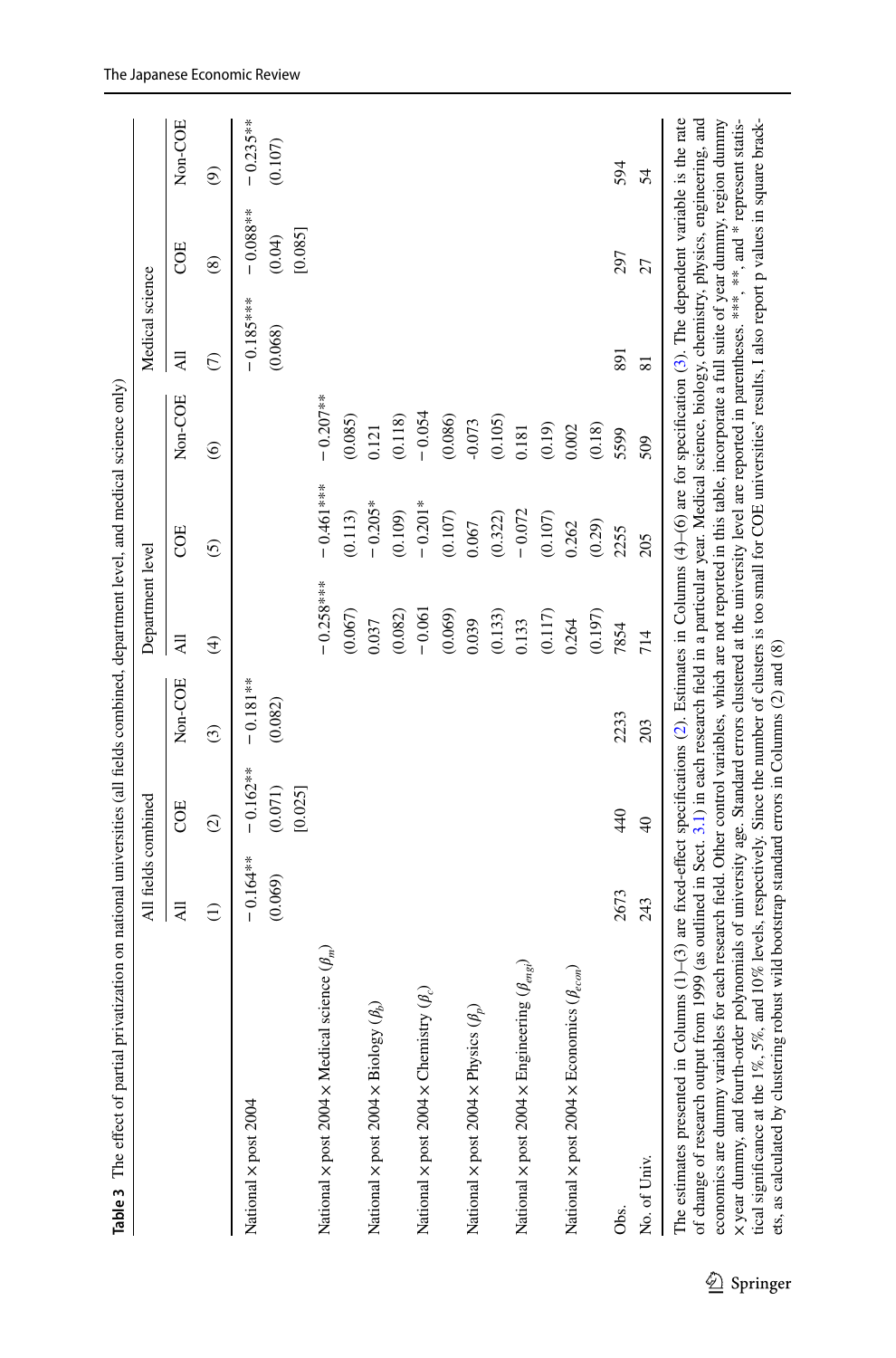|                             | All fields combined |            |           | Medical science |            |             |
|-----------------------------|---------------------|------------|-----------|-----------------|------------|-------------|
|                             | All                 | <b>COE</b> | Non-COE   | All             | <b>COE</b> | Non-COE     |
|                             | (1)                 | (2)        | (3)       | (4)             | (5)        | (6)         |
| National $\times$ Year 2004 | $-0.147*$           | $-0.017$   | $-0.142$  | $-0.12$         | $-0.036$   | $-0.152$    |
|                             | (0.087)             | (0.064)    | (0.1)     | (0.108)         | (0.042)    | (0.164)     |
|                             |                     | [0.787]    |           |                 | [0.402]    |             |
| National $\times$ Year 2005 | $-0.102$            | $-0.163**$ | $-0.127$  | $-0.166***$     | $-0.027$   | $-0.253***$ |
|                             | (0.079)             | (0.079)    | (0.098)   | (0.058)         | (0.047)    | (0.089)     |
|                             |                     | [0.027]    |           |                 | [0.572]    |             |
| National $\times$ Year 2006 | $-0.235$            | $-0.141*$  | $-0.327*$ | $-0.124$        | $-0.09*$   | $-0.165$    |
|                             | (0.146)             | (0.079)    | (0.189)   | (0.099)         | (0.047)    | (0.154)     |
|                             |                     | [0.081]    |           |                 | [0.09]     |             |
| National $\times$ Year 2007 | $-0.173$            | $-0.252**$ | $-0.152$  | $-0.213**$      | $-0.154**$ | $-0.264*$   |
|                             | (0.131)             | (0.106)    | (0.154)   | (0.086)         | (0.057)    | (0.133)     |
|                             |                     | [0.015]    |           |                 | [0.051]    |             |
| National $\times$ Year 2008 | $-0.232**$          | $-0.212**$ | $-0.253*$ | $-0.219**$      | $-0.099$   | $-0.257*$   |
|                             | (0.118)             | (0.091)    | (0.141)   | (0.084)         | (0.064)    | (0.13)      |
|                             |                     | [0.043]    |           |                 | [0.202]    |             |
| National $\times$ Year 2009 | $-0.092$            | $-0.196$   | $-0.085$  | $-0.306***$     | $-0.132**$ | $-0.356**$  |
|                             | (0.121)             | (0.12)     | (0.14)    | (0.096)         | (0.059)    | (0.144)     |
|                             |                     | [0.117]    |           |                 | [0.078]    |             |
| Obs.                        | 2673                | 440        | 2233      | 891             | 297        | 594         |
| No. of Univ.                | 243                 | 40         | 203       | 81              | 27         | 54          |

<span id="page-17-0"></span>**Table 4** The dynamic effect of partial privatization on national universities

The estimates presented are for fxed-efect specifcations [\(4](#page-9-1)). The dependent variable is the rate of change of research output from 1999 (as outlined in Sect. [3.1](#page-5-2)) in each research feld in a particular year. Standard errors clustered at the university level are reported in parentheses. Other control variables, which are not reported in this table, incorporate a full suite of year dummy, region dummy  $\times$  year dummy, and fourth-order polynomials of university age. \*\*\*, \*\*, and \* represent statistical significance at the 1%, 5%, and 10% levels, respectively. Since the number of clusters is too small for COE universities' results, I also report *p* values in square brackets, as calculated by clustering robust wild bootstrap standard errors in Columns (2) and (5)

university hospital revenue from 2009 to 2005 is approximately  $1.275$ .<sup>[14](#page-17-1)</sup> This sample produces a ratio of private university hospital revenue from 2009 to 2005 of 1.093. Therefore, the diference with national university hospitals is statistically signifcant, as shown in Table [9](#page-24-0). The actual increase in hospital revenue for national universities is depicted in Fig. [1.](#page-14-1)

(ii) University hospitals have a three-pronged mission: research, providing clinical services, and education. If (a) and (b) served to increase clinical service

<span id="page-17-1"></span><sup>&</sup>lt;sup>14</sup> However, owing to data limitations, I do not have complete information on private universities, with only half of the full sample from 2005 available.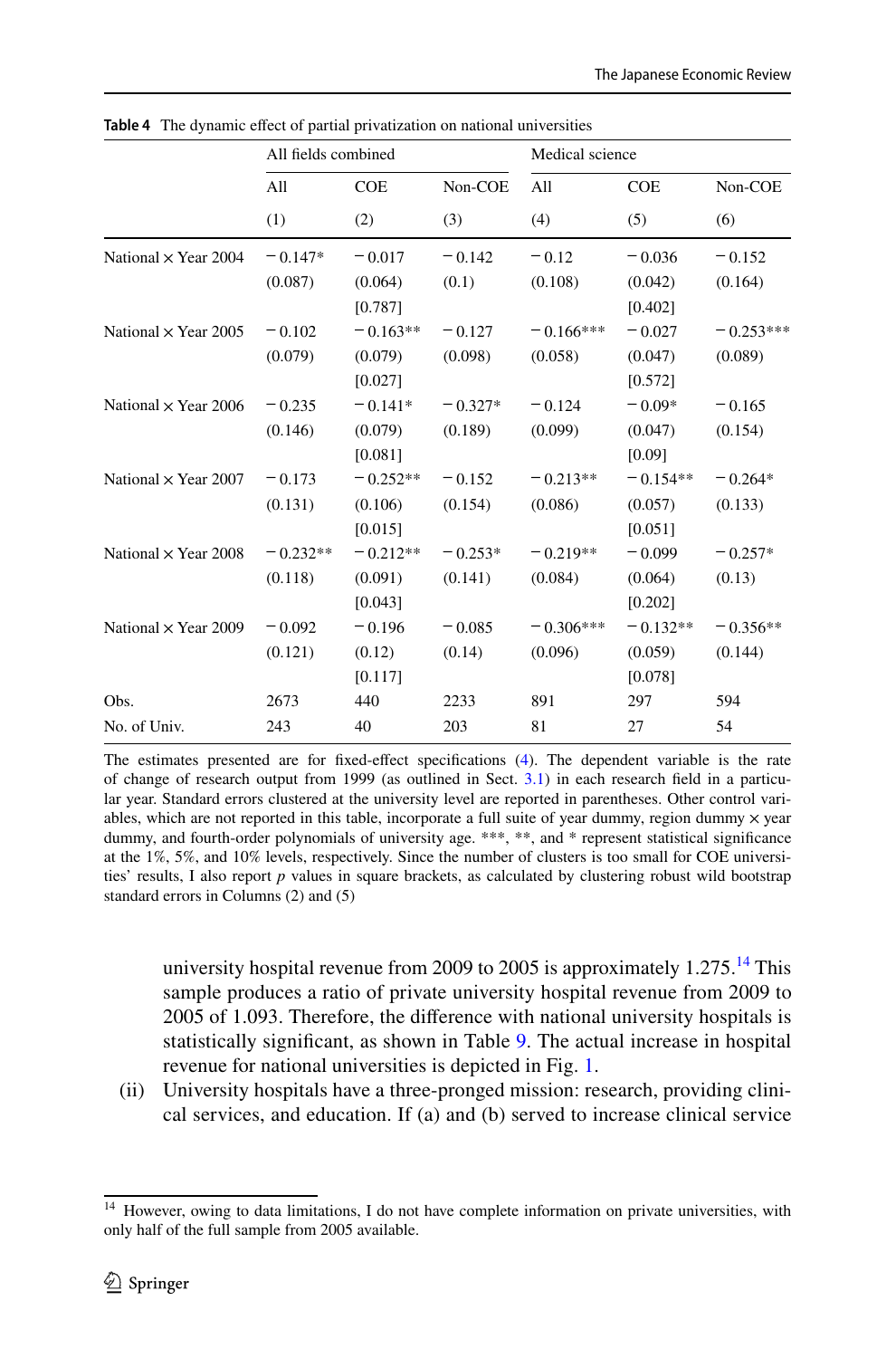#### <span id="page-18-0"></span>**Table 5** Placebo test

|                             | All fields combined |            |         | Medical science |            |          |
|-----------------------------|---------------------|------------|---------|-----------------|------------|----------|
|                             | All                 | <b>COE</b> | Non-COE | All             | <b>COE</b> | Non-COE  |
|                             | (1)                 | (2)        | (3)     | (4)             | (5)        | (6)      |
| National $\times$ post 2001 | $-0.044$            | 0.028      | 0.014   | $-0.072$        | 0.027      | $-0.137$ |
|                             | (0.126)             | (0.046)    | (0.174) | (0.045)         | (0.05)     | (0.091)  |
|                             |                     | [0.56]     |         |                 | [0.6]      |          |
| Obs.                        | 1215                | 200        | 1015    | 405             | 135        | 270      |
| No. of Univ.                | 243                 | 40         | 203     | 81              | 27         | 54       |
|                             | All fields combined |            |         | Medical science |            |          |
|                             | All                 | <b>COE</b> | Non-COE | All             | <b>COE</b> | Non-COE  |
|                             | (7)                 | (8)        | (9)     | (10)            | (11)       | (12)     |
| National $\times$ post 2002 | 0.044               | 0.05       | 0.114   | $-0.039$        | $0.066*$   | $-0.123$ |
|                             | (0.104)             | (0.052)    | (0.141) | (0.05)          | (0.035)    | (0.093)  |
|                             |                     | [0.395]    |         |                 | [0.051]    |          |
| Obs.                        | 1215                | 200        | 1015    | 405             | 135        | 270      |
| No. of Univ.                | 243                 | 40         | 203     | 81              | 27         | 54       |
|                             | All fields combined |            |         | Medical college |            |          |
|                             | All                 | <b>COE</b> | Non-COE | All             | <b>COE</b> | Non-COE  |
|                             | (13)                | (14)       | (15)    | (16)            | (17)       | (18)     |
| National $\times$ post 2002 | $\mathbf{0}$        | 0.047      | 0.078   | $-0.069$        | 0.028      | $-0.163$ |
|                             | (0.13)              | (0.056)    | (0.181) | (0.053)         | (0.036)    | (0.114)  |
|                             |                     | [0.447]    |         |                 | [0.466]    |          |
| Obs.                        | 972                 | 160        | 812     | 324             | 108        | 216      |
| No. of Univ.                | 243                 | 40         | 203     | 81              | 27         | 54       |

The estimates presented are for fixed-effect specifications  $(2)$  $(2)$  where National  $\times$  post 2004 is replaced by National  $\times$  post 2001 or National  $\times$  post 2002, with pre-2004 data only. The dependent variable is the rate of change of research output from 1999 (as outlined in Sect. [3.1](#page-5-2)). Standard errors clustered at the university level are reported in parentheses. Other control variables, which are not reported in this table, incorporate a full suite of year dummy, region dummy  $\times$  year dummy, and fourth-order polynomials of university age. \*\*\*, \*\*, and \* represent statistical significance at the  $1\%$ ,  $5\%$ , and  $10\%$  levels, respectively. Since the number of clusters is too small for COE universities' results, I also report *p* values in square brackets, as calculated by clustering robust wild bootstrap standard errors in Columns (2), (5), (8), (11), (14), and (17)

provision and limit research activities, the time spent providing clinical service would theoretically increase and that spent conducting research would decrease. The following survey results support consistent evidence with the theory. A survey conducted among national university hospitals (see MEXT [\(2010](#page-26-12))) in 2005 reported that 48.9% of faculties experienced reductions in time spent on research activities, which increased to 77.8% in 2008. Furthermore,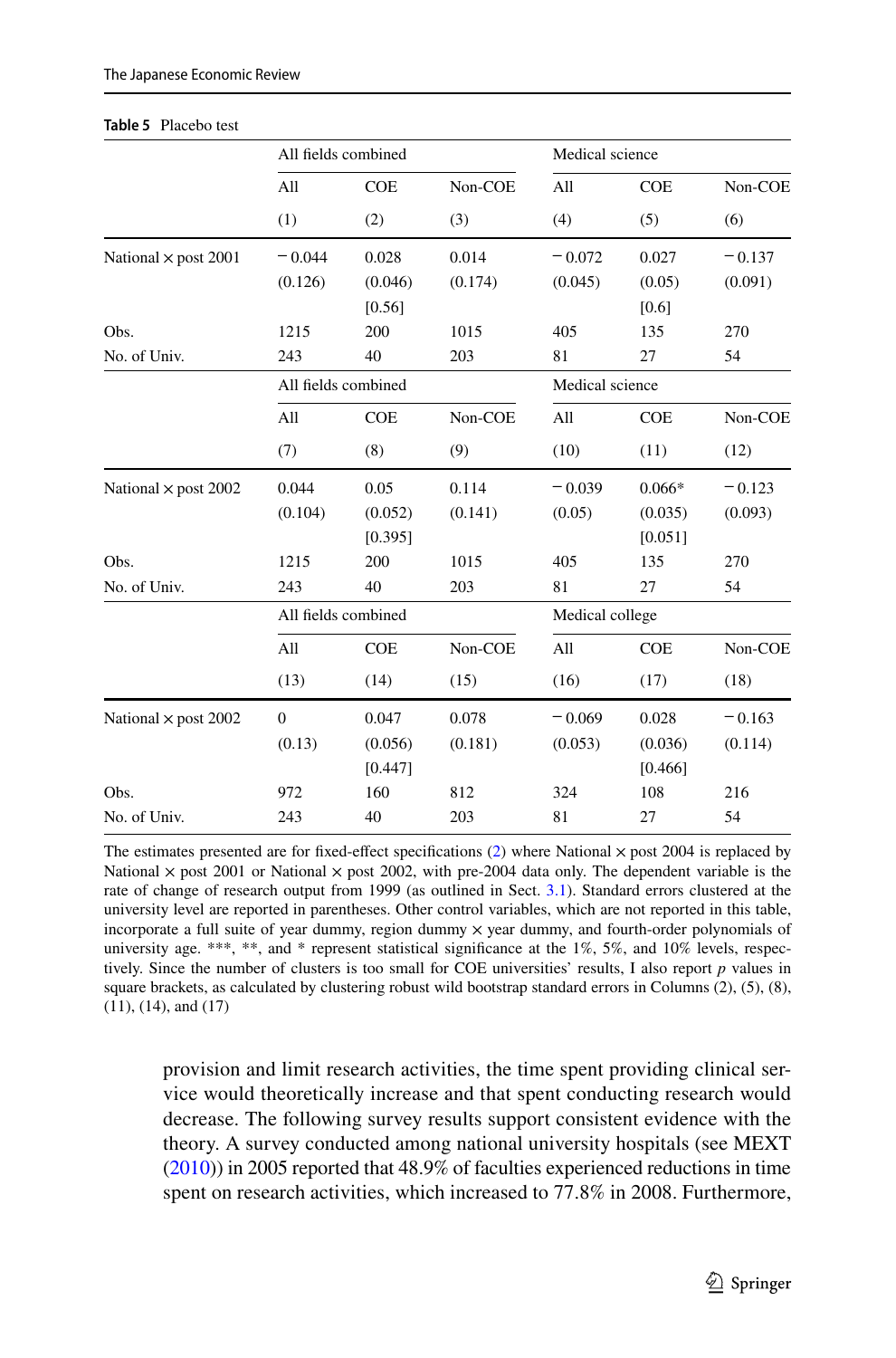<span id="page-19-0"></span>

|                      | fields combined<br>₹        |                      |                                                 |                                                                                                                                             | Medical science      |                        |                     |                                                                          |
|----------------------|-----------------------------|----------------------|-------------------------------------------------|---------------------------------------------------------------------------------------------------------------------------------------------|----------------------|------------------------|---------------------|--------------------------------------------------------------------------|
|                      | ears<br>$\frac{\lambda}{4}$ | 3 Years              | 2 Years                                         | 1 Year                                                                                                                                      | 4 Years              | 3 Years                | 2 Years             | 1 Year                                                                   |
|                      | $\widehat{\Xi}$             | $\widehat{C}$        | $\odot$                                         | $\bigoplus$                                                                                                                                 | $\overline{6}$       | $\odot$                | $\widehat{C}$       | $\circledast$                                                            |
| National x Year 2000 | $-0.17$                     |                      |                                                 |                                                                                                                                             | 0.092                |                        |                     |                                                                          |
|                      | (0.112)                     |                      |                                                 |                                                                                                                                             | (0.073)              |                        |                     |                                                                          |
| National x Year 2001 |                             | $-0.144$             |                                                 |                                                                                                                                             | $-0.038$             | $-0.084$               |                     |                                                                          |
|                      | $-0.124$<br>(0.214)         | (0.152)              |                                                 |                                                                                                                                             | (0.07)               | 0.061)                 |                     |                                                                          |
| National x Year 2002 | 0.03                        | 0.038                | 180.0                                           |                                                                                                                                             | $-0.071$             | $-0.117$               | 0.088               |                                                                          |
|                      | (0.166)                     | (0.188)              | (0.162)                                         |                                                                                                                                             | (0.082)              | $(0.074)$<br>- 0.056   | 0.063)              |                                                                          |
| National x Year 2003 | $-0.136$                    | $-0.128$             | $-0.079$                                        | $-0.101$                                                                                                                                    | $-0.009$             |                        | $-0.027$            | $-0.004$                                                                 |
|                      | $(0.107)$                   | (0.109)              | (0.092)                                         | (0.091)                                                                                                                                     | (0.085)              | (0.066)                | 0.058)              | (0.051)                                                                  |
| National x Year 2004 | $-0.203**$                  | $-0.195*$            |                                                 | $-0.168*$                                                                                                                                   | $-0.126$             | $-0.173$               | $-0.144$            | $-0.12$                                                                  |
|                      | (0.096)                     | (0.113)              | $-0.146$<br>(0.093)<br>- 0.101                  |                                                                                                                                             | $(0.122)$<br>-0.173* | $(0.116)$<br>- 0.22*** | (0.109)             | (0.11)<br>$-0.167**$<br>$-0.065$ )<br>$-0.124$<br>$-0.124$<br>$-0.214**$ |
| National x Year 2005 | $-0.157$                    | $-0.15$              |                                                 |                                                                                                                                             |                      |                        | $-0.191**$          |                                                                          |
|                      | (0.096)                     | $(0.108)$<br>-0.283* | $(0.088)$<br>-0.234*                            |                                                                                                                                             | (0.1)                | (0.082)                | $(0.073)$<br>-0.148 |                                                                          |
| National x Year 2006 | $-0.291**$                  |                      |                                                 |                                                                                                                                             | $-0.131$             | $-0.178*$              |                     |                                                                          |
|                      | (0.145)                     | (0.153)              | (0.142)                                         |                                                                                                                                             | (0.116)              | (0.105)                | (0.096)             |                                                                          |
| National x Year 2007 | 0.228<br>$\overline{0}$     | $-0.221$             | $-0.172$                                        |                                                                                                                                             | $-0.221**$           | $-0.268***$            | $-0.238***$         |                                                                          |
|                      | (0.165)                     |                      | $(0.15)$<br>$- 0.231*$<br>$(0.13)$<br>$- 0.092$ | (0.093)<br>$-0.123$<br>(0.086)<br>$-0.257$ <sup>*</sup><br>$-0.154$<br>(0.154)<br>$-0.194$<br>$-0.254$ <sup>**</sup><br>(0.123)<br>$-0.254$ | (0.096)              | (0.095)                | (0.086)             | $(0.087)$<br>-0.22**                                                     |
| National x Year 2008 | $-0.288***$                 | $(0.165)$<br>-0.28*  |                                                 |                                                                                                                                             | $-0.227***$          | $-0.274***$            | $-0.244***$         |                                                                          |
|                      | (0.13)                      | (0.16)               |                                                 |                                                                                                                                             | (0.093)              | (0.091)                | (0.083)             | (0.084)                                                                  |
| National x Year 2009 | $-0.148$                    | $-0.141$             |                                                 |                                                                                                                                             | $-0.314***$          | $-0.361***$            | $-0.331***$         | $-0.307***$                                                              |
|                      | (0.161)                     | (0.149)              | (0.143)                                         | (0.127)                                                                                                                                     | $(0.107)$            | (0.108)                | (0.1)               | (0.098)                                                                  |
| Obs.                 | 2673                        | 2673                 | 2673                                            | 2673                                                                                                                                        | 891                  | 891                    | 891                 | 891                                                                      |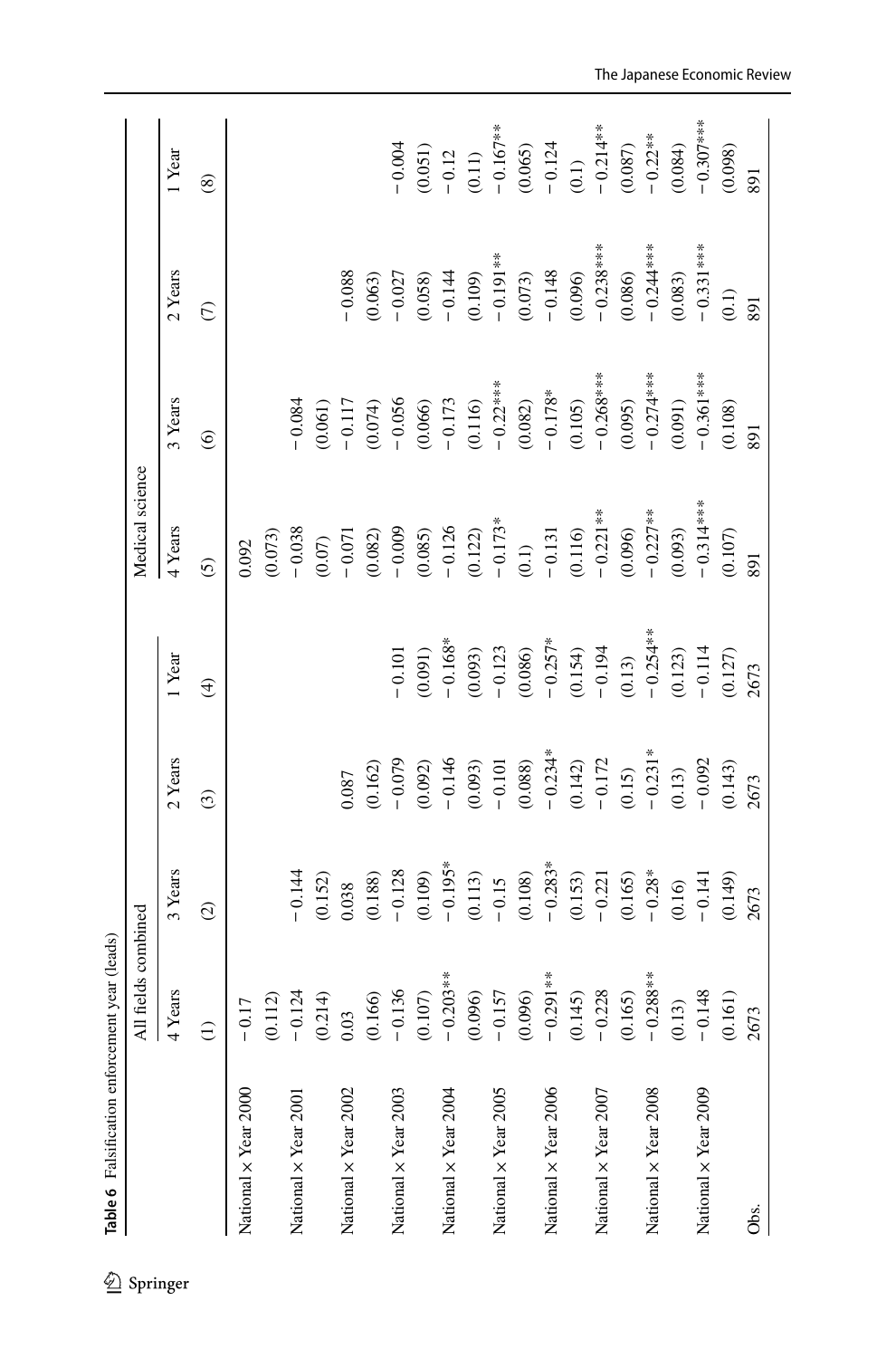**Table 6(**continued)

|                                                                                                                                                                                                                                                                                                                                             | 11 fields combined<br>⋖ |                        |               |        | Medical science |               |                                                                                                                                                                                                                                                                                                                                                        |        |
|---------------------------------------------------------------------------------------------------------------------------------------------------------------------------------------------------------------------------------------------------------------------------------------------------------------------------------------------|-------------------------|------------------------|---------------|--------|-----------------|---------------|--------------------------------------------------------------------------------------------------------------------------------------------------------------------------------------------------------------------------------------------------------------------------------------------------------------------------------------------------------|--------|
|                                                                                                                                                                                                                                                                                                                                             | Years                   | 3 Years                | 2 Years       | 1 Year | 4 Years         | 3 Years       | 2 Years                                                                                                                                                                                                                                                                                                                                                | 1 Year |
|                                                                                                                                                                                                                                                                                                                                             |                         | $\widehat{\mathbb{C}}$ | $\widehat{c}$ |        |                 | $\hat{\circ}$ |                                                                                                                                                                                                                                                                                                                                                        | ≋      |
| No. of Univ.                                                                                                                                                                                                                                                                                                                                | $\mathcal{A}$           | 243                    | 243           | 243    |                 |               |                                                                                                                                                                                                                                                                                                                                                        |        |
| Notes: The estimates presented are for fixed-effect specifications (4), augmented with 1-year leads, 2-year leads, 3-year leads, and 4-year leads. The dependent variable is the rate of change of<br>nificance at the 1%, 5%, and 10% levels, respectively<br>research output from 1999 (outlined<br>which are not reported in this table, |                         |                        |               |        |                 |               | incorporate a full suite of year dummy, region dummy X year dummy, and fourth-order polynomials of university age. <sup>****</sup> , and <sup>*</sup> represent statistical sig-<br>in Sect. 3.1) in each research field in a particular year. Standard errors clustered at the university level are reported in parentheses. Other control variables, |        |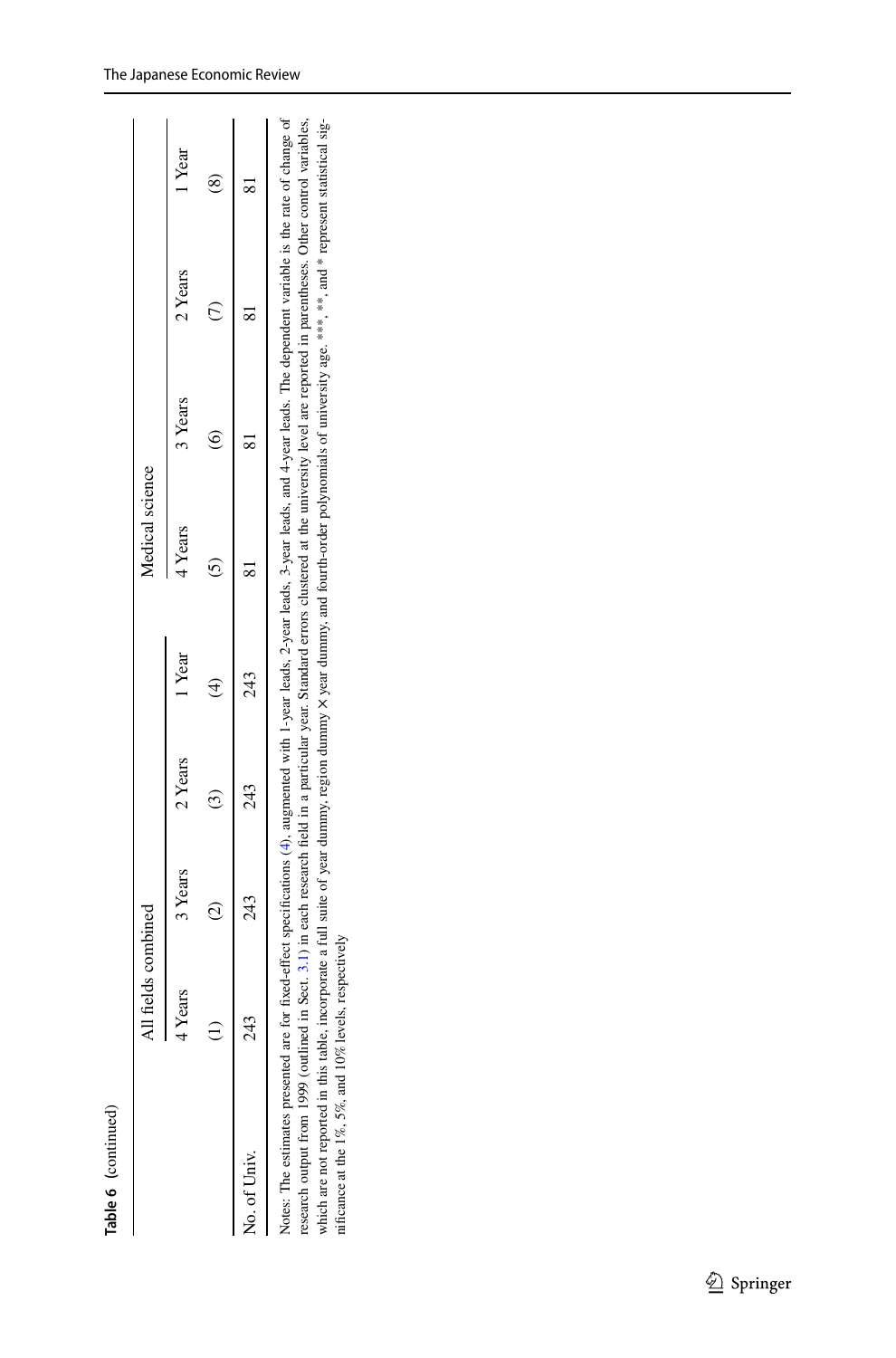48% of faculties in university hospitals experienced increases in the time spent delivering clinical services, which increased to 66.7% in 2008.

However, there are two problems with the evidence in (i) and (ii). First, the hospital revenue in (i) can be compared only after 2005, which is after the university reform, and it is not possible to analyze data from before the change by the same standard. Second, the data in ( ii ) cannot be disaggregated at the university level. Thus, since the data on hospital revenue and time spent on each activity are unavailable for both national and private universities, it is not possible to directly analyze whether the time spent providing clinical services has increased, whether hospital income has increased, or whether the time spent on research has decreased following the reform.

Hence, assuming that (a) and (b) are correct, I indirectly test whether the situation after the reform is consistent with these hypotheses by analyzing whether efects on research outcomes are heterogeneous across national university types. I use the research outcome, because this is the only factor available and observable at the university hospital level both before and after the reform. I calculate the ratio of each national university hospital's revenue to their total revenue as of 2004—the frst year in which revenue and expenditure are documented under the new accounting standards of national universities, which were also introduced by the partial privatization reform.<sup>[15](#page-21-0)</sup> The ratio is denoted as HT ratio(≡ Hospital Revenue*<sup>i</sup>*2004∕Total Revenue*<sup>i</sup>*2004). This ratio indicates how dependent each university is on hospital revenue, and thus, demonstrates the degree of heterogeneity in the original management style.<sup>[16](#page-21-1)</sup>

Using these data, I produce a fxed-efect model in which the treatment dummy after 2004 interacts with the HT ratio. The results obtained are presented in Columns  $(1)$ – $(3)$  of Table [10.](#page-25-0) In Columns  $(7)$ – $(9)$  of Table [3,](#page-16-0) the negative coefficient values are 1.3–3.0 times larger than those of the baseline coefficient results. In other words, the more dependent the national university is on hospital revenue, the more signifcant the negative impact on research outcomes.

Next, to assess the impact magnitude's heterogeneity, I create a dummy variable that takes the value of 1 if the HT ratio is at or above the dataset's median value, and 0 otherwise, and an opposing dummy variable that takes the value of 1 if the HT ratio is less than the median value, and 0 otherwise. I then estimate a fxed-efect model in which the treatment dummy interacts with these two dummy variables. The estimation results are presented in Columns  $(4)$ – $(6)$  of Table [10.](#page-25-0) I confirm that the negative values of the coefficient National  $\times$  post 2004  $\times$  above median (HT ratio) are larger than those of National  $\times$  post 2004  $\times$  below median (HT ratio) in Columns

<span id="page-21-0"></span><sup>&</sup>lt;sup>15</sup> As a result, data on revenue before 2003 are unavailable.

<span id="page-21-1"></span><sup>&</sup>lt;sup>16</sup> The following analysis assumes that, in 2004, the HT ratio of the national university had not yet been afected by the reform. I infer the plausibility of this assumption from the results of Columns (7)–(9) in Table [4](#page-17-0) or Columns (5)–(8) in Table [6](#page-19-0). Based on these results, I consider that, in 2004, partial privatization had not yet impacted research outcomes. Furthermore, I consider only revenue data from 2004 to limit the efect of partial privatization as much as possible.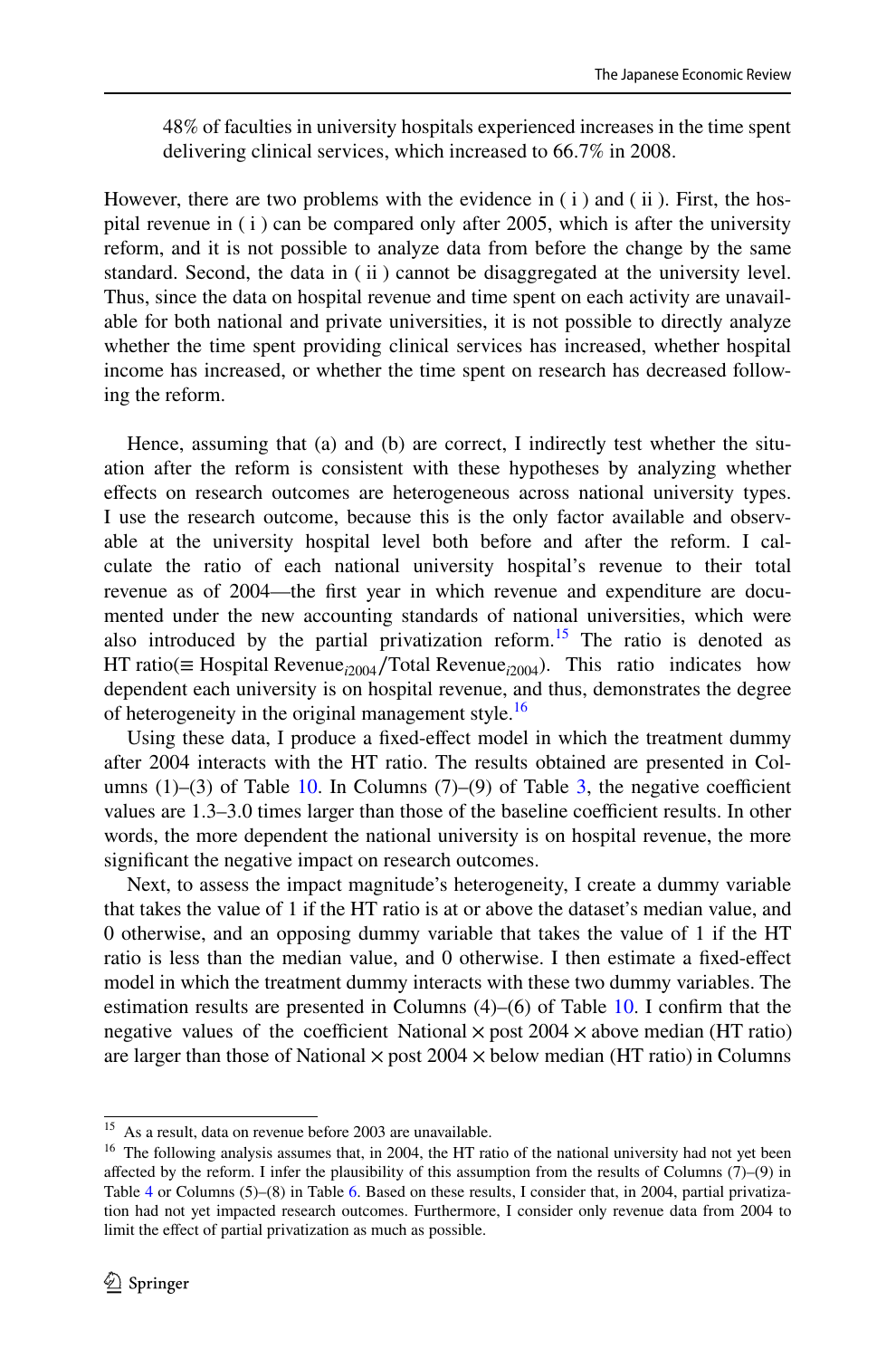|                                   |         | New Researchers $(T = 2)$ |             |         | New Researchers $(T = 3)$ |           |         | New Researchers $(T = 4)$ |         |
|-----------------------------------|---------|---------------------------|-------------|---------|---------------------------|-----------|---------|---------------------------|---------|
|                                   | All     | <b>COE</b>                | Non-COE All |         | <b>COE</b>                | $Non-COE$ | A11     | <b>COE</b>                | Non-COE |
|                                   | (1)     | (2)                       | (3)         | (4)     | (5)                       | (6)       | (7)     | (8)                       | (9)     |
| National<br>$\times$ post<br>2004 |         | $-0.104 - 0.063 - 0.095$  |             |         | $-0.244 - 0.069 - 0.324$  |           |         | $-0.216 - 0.001 - 0.013$  |         |
|                                   | (0.081) | (0.049)<br>[0.234]        | (0.134)     | (0.196) | (0.078)<br>[0.464]        | (0.324)   | (0.238) | (0.064)<br>[0.992]        | (0.374) |
| Obs.                              | 729     | 243                       | 486         | 648     | 216                       | 432       | 567     | 189                       | 378     |
| No. of<br>Univ.                   | 81      | 27                        | 54          | 81      | 27                        | 54        | 81      | 27                        | 54      |

<span id="page-22-0"></span>**Table 7** Test of the efects of *new postgraduate medical education program* on the number of new researchers in national universities

The dependent variables are the rate of change of the number of new authors defned in Eq. ([6\)](#page-12-0) from the base year 1999, when  $T = 2$  for Columns (1)–(3), when  $T = 3$  for Columns (4) to (6), and when  $T = 4$ for Columns (7)–(9). Standard errors clustered at the university level are reported in parentheses. Other control variables, which are not reported in this table, incorporate a full suite of year dummy, region dummy  $\times$  year dummy, and fourth-order polynomials of university age. \*\*\*, \*\*, and \* represent statistical signifcance at the 1%, 5%, and 10% levels, respectively. Since the number of clusters is too small for COE universities' results, I also report *p* values in square brackets, as calculated by clustering robust wild bootstrap standard errors in Columns (2), (5), and (8)

(4) and (5). The F tests indicate statistically signifcant diferences between these two coefficients in Column (4) (Prob  $>$  F = 0.094) and Column (5) (Prob  $>$  F = 0.009) but not for Column (6) (Prob  $>$  F = 0.644). Therefore, from Columns (4) and (5), I confrm that universities that are highly dependent on hospital revenue experienced a more signifcant negative impact on research performance and that universities that are less dependent on hospital revenue experienced a smaller negative impact.

The results in Columns  $(1)$ – $(6)$  of Table [10](#page-25-0) suggest that, recognizing (a), universities that are highly dependent on hospital revenue should seek to increase the university hospital's revenue to make up for the reduction in the operational support fund. Therefore, it follows that the incentive to prioritize medical care provision over research activities was more strongly felt, and, as a result, the increase in resources used to provide clinical services had a major negative impact on research results. Conversely, the less dependent a national university is on the university hospital's revenue, the more revenue can be raised by channels other than the university hospital. In other words, even though a crowding out efect is present, the negative impact on research activities was relatively weak for those universities. In other words, if (a) is correct, the crowding efect would not be as severe if the university was less dependent on university hospital revenue.

Additionally, after the reforms, national universities, which initially emphasized the provision of medical services (as inferred from the high HT ratio), became more specialized in medical service provision rather than research activity, which is consistent with (b). In other words, assuming that (b) is correct, (b) appears to have a heterogeneous effect depending on the original management style.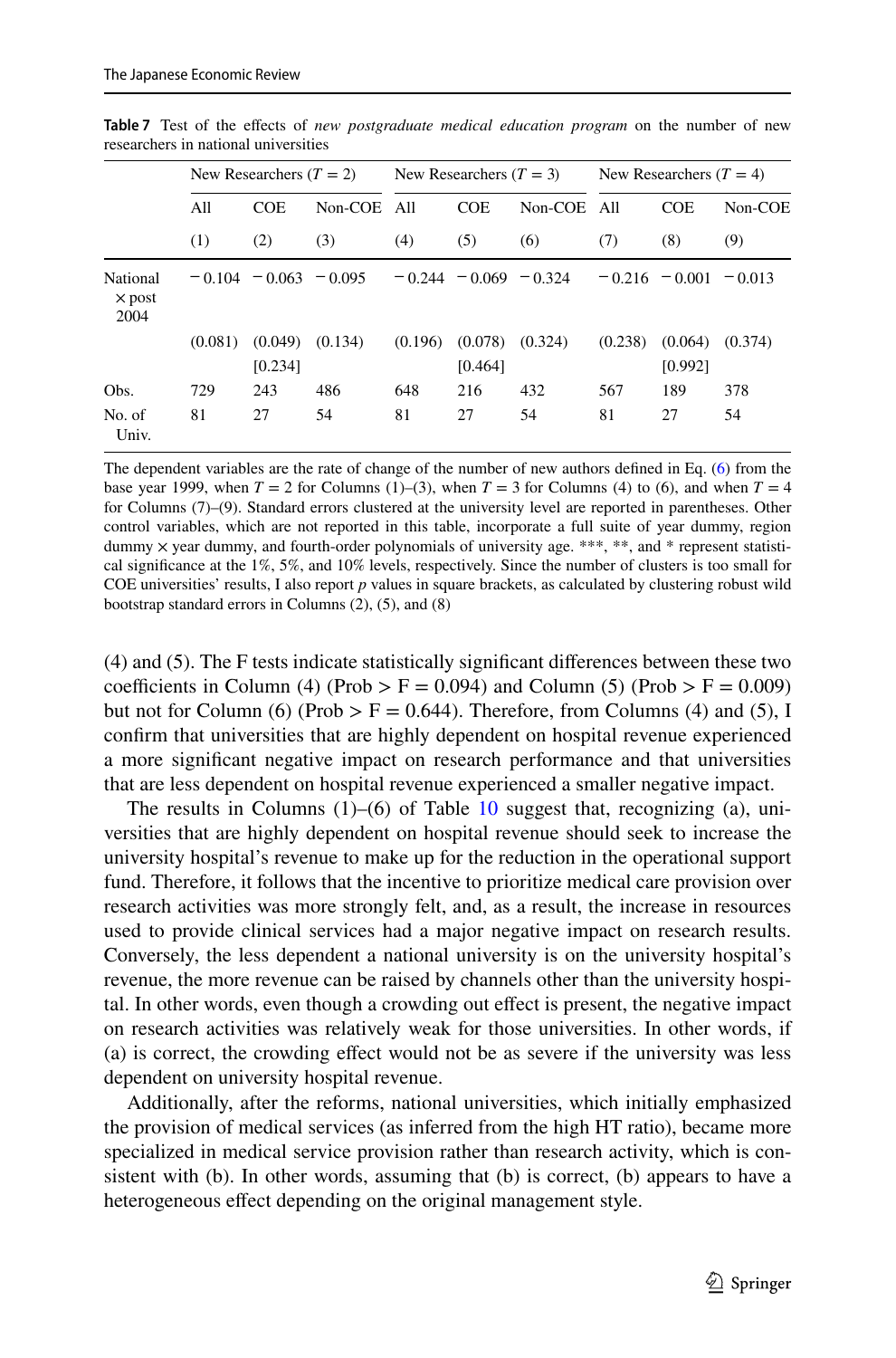<span id="page-23-0"></span>

| Table 8 Test of the effects of new postgraduate medical education program on medical colleges' research outcomes and the number of new researchers                                                                                                                                                                                                                                                                                                                                                                                                                                                                                                                                                                                                                                                                                                                                                                                                                                                      |          |               |                                                                                                                                             |                         |                           |                        |          |                           |          |                 |                           |                              |
|---------------------------------------------------------------------------------------------------------------------------------------------------------------------------------------------------------------------------------------------------------------------------------------------------------------------------------------------------------------------------------------------------------------------------------------------------------------------------------------------------------------------------------------------------------------------------------------------------------------------------------------------------------------------------------------------------------------------------------------------------------------------------------------------------------------------------------------------------------------------------------------------------------------------------------------------------------------------------------------------------------|----------|---------------|---------------------------------------------------------------------------------------------------------------------------------------------|-------------------------|---------------------------|------------------------|----------|---------------------------|----------|-----------------|---------------------------|------------------------------|
|                                                                                                                                                                                                                                                                                                                                                                                                                                                                                                                                                                                                                                                                                                                                                                                                                                                                                                                                                                                                         | Research |               |                                                                                                                                             |                         | New researchers $(T = 2)$ |                        |          | New researchers $(T = 3)$ |          |                 | New researchers $(T = 4)$ |                              |
|                                                                                                                                                                                                                                                                                                                                                                                                                                                                                                                                                                                                                                                                                                                                                                                                                                                                                                                                                                                                         |          | COE           | Non-COE                                                                                                                                     | ₹                       | COE                       | Non-COE                |          | COE                       | Non-COE  |                 | COE                       | Non-COE                      |
|                                                                                                                                                                                                                                                                                                                                                                                                                                                                                                                                                                                                                                                                                                                                                                                                                                                                                                                                                                                                         |          | $\widehat{c}$ | $\widehat{c}$                                                                                                                               | $\widehat{\mathcal{F}}$ | 6                         | $\widehat{\mathbf{e}}$ |          | ඔ                         | ම්       | $\widehat{\Xi}$ | (II)                      | $\left( \frac{1}{2} \right)$ |
| Medical x post 2004                                                                                                                                                                                                                                                                                                                                                                                                                                                                                                                                                                                                                                                                                                                                                                                                                                                                                                                                                                                     | $-0.078$ | $-0.072$      | $-0.060$                                                                                                                                    | $-0.030$                | 0.028                     | $-0.036$               | $-0.151$ | $-0.007$                  | $-0.155$ | $-0.378$        | $-0.030$                  | $-0.645$                     |
|                                                                                                                                                                                                                                                                                                                                                                                                                                                                                                                                                                                                                                                                                                                                                                                                                                                                                                                                                                                                         | (01716)  | (.062)        | (.091)                                                                                                                                      | (0.083)                 | (0.046)                   | (0.123)                | (0.113)  | (0.089)                   | (0.164)  | (0.387)         | (0.055)                   | (0.606)                      |
|                                                                                                                                                                                                                                                                                                                                                                                                                                                                                                                                                                                                                                                                                                                                                                                                                                                                                                                                                                                                         |          | [0.407]       |                                                                                                                                             |                         | [0.482]                   |                        |          | [0.943]                   |          |                 | [0.512]                   |                              |
| Obs.                                                                                                                                                                                                                                                                                                                                                                                                                                                                                                                                                                                                                                                                                                                                                                                                                                                                                                                                                                                                    | 891      | 297           | 594                                                                                                                                         | 729                     | 243                       | 486                    | 648      | 216                       | 432      | 567             | 189                       | 378                          |
| No. of Univ.                                                                                                                                                                                                                                                                                                                                                                                                                                                                                                                                                                                                                                                                                                                                                                                                                                                                                                                                                                                            |          | 27            | 54                                                                                                                                          | $\overline{\infty}$     | 27                        | 54                     | ವ        | 27                        | 54       | ವ               | 27                        | 54                           |
| errors clustered at the university level are reported in parentheses. Other control variables, which are not reported in this table, incorporate a full suite of year dummy,<br>and when $T = 4$ for Columns (10) to (12). The variable <i>Medical</i> is a dummy variable that takes a value of 1 if a university is a medical college, and 0 otherwise. Standard<br>The dependent variables in Columns (1)–(3) are the rate of change of research output from 1999 (outlined in Sect. 3.1) for the field of medical science. The dependent var-<br>region dummy x year dummy, and fourth-order polynomials of university age. ***, ***, and * represent statistical significance at the 1%, 5%, and 10% levels, respectively.<br>ables are the rate of change of the number of new authors defined in Eq. (6) from the base year 1999, when $T = 2$ for Columns (4)–(6), when $T = 3$ for Columns (7)–(9),<br>errors in Columns $(2)$ , $(5)$ , $(8)$ , and $(11)$<br>Since the number of clusters is |          |               | too small for COE universities' results, I also report p values in square brackets, calculated by clustering robust wild bootstrap standard |                         |                           |                        |          |                           |          |                 |                           |                              |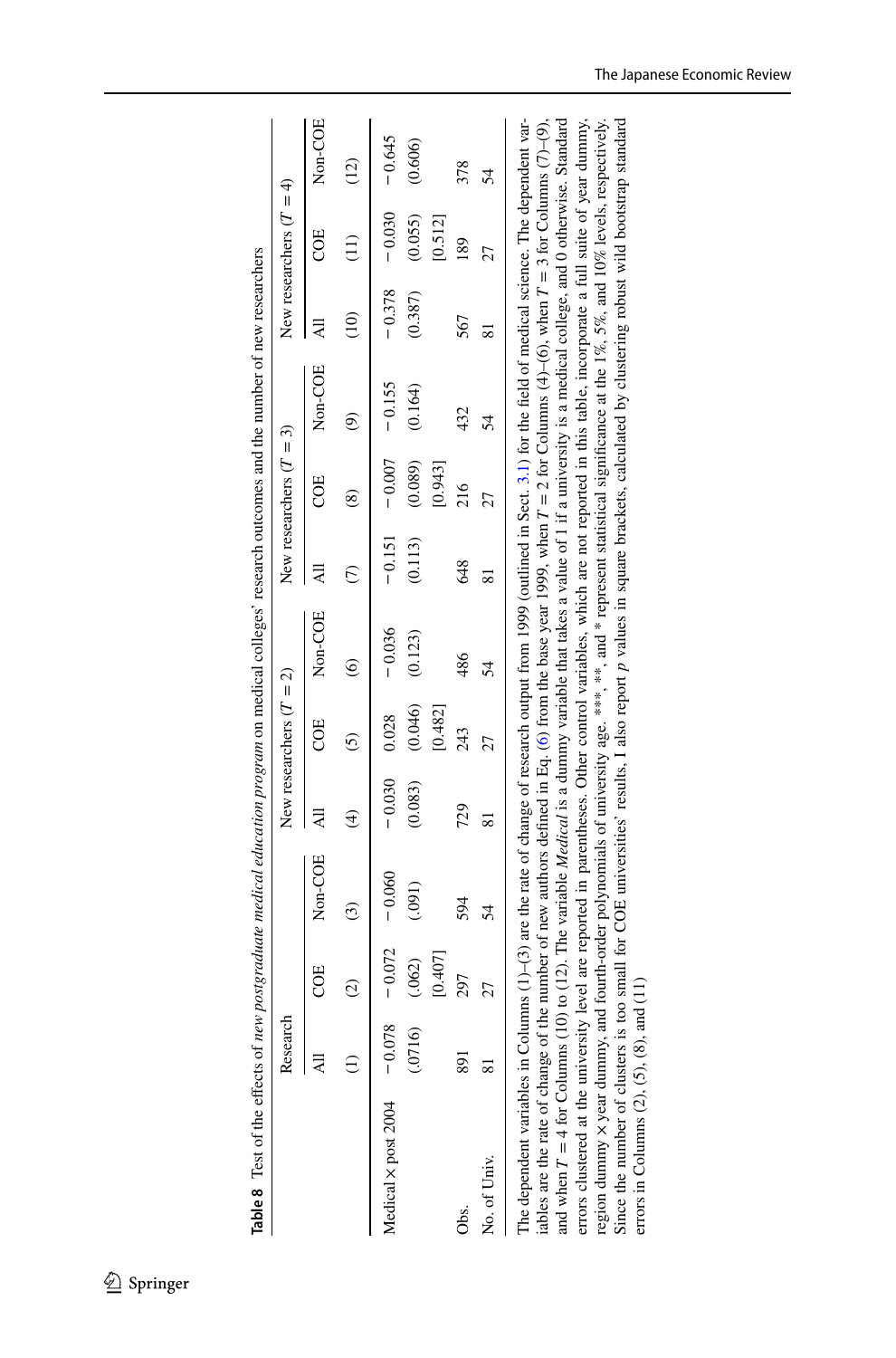<span id="page-24-0"></span>

| <b>Table 9</b> The ratio of university<br>hospital revenue in 2009 versus |             | National | Private | t-stat   |     |
|---------------------------------------------------------------------------|-------------|----------|---------|----------|-----|
| 2005                                                                      | 2009/2005   | 1.275    | 1.093   | $-3.458$ | *** |
|                                                                           |             | (0.039)  | (0.011) |          |     |
|                                                                           | Observation | 37       | 22      |          |     |

University hospital revenue is obtained from the balance sheet of each university. 2009/2005 is the ratio of the revenue in 2009–2005. Standard errors are reported in parentheses. \*\*\* represents statistical signifcance at the 1% level

I conclude that the heterogeneous results in Table [10](#page-25-0) at least do not reject (a) and (b). These data and results imply that partial privatization, which might encourage revenue-generating activity, leads to a decrease in university hospitals' research output. Another possibility, in which clinical research activities are direct by-products of clinical services, could imply the mitigation of this harmful efect. However, the result may well be inconsistent and difficult to prove in this specific case.<sup>17</sup>

# **6 Conclusion**

This study's primary contribution to the literature is that it provides the frst evaluation of the partial privatization reform of Japanese national universities in 2004, using it as a quasi-experiment and using comparable private universities as a control group. I relate the impact to recent research analyzing the relationship between university governance/managerial style change and research performance, as in Aghion et al. [\(2010](#page-26-3)) and McCormack et al. [\(2014](#page-26-4)). Compared to these studies, this study uncovers the heterogeneous impacts across research felds and departments. My study provides insight into the interaction between management/governance style change and each research feld's unique characteristics and associated incentives, particularly for medical science. The estimation results suggest that partial privatization leads to a deterioration in the quality and quantity of national universities' research output. The study then estimates the effects of partial privatization disaggregated by research feld and fnds that only medical science is negatively afected.

As I observe, the clinical service probably increased, while the medical research declined. Thus, it is not immediately evident whether the negative impact of the reform on medical science implies overall welfare loss. However, since the overall medical service demand does not change after the reform, the welfare improvement due to the increase in the supply of service is likely to be negligible, and hence, there is probably an overall loss in welfare.

<span id="page-24-1"></span> $17$  Azoulay et al. ([2009\)](#page-26-13) concludes that "the often-voiced concern that patenting in academia has a nefarious effect on public research output is misplaced" (p.637).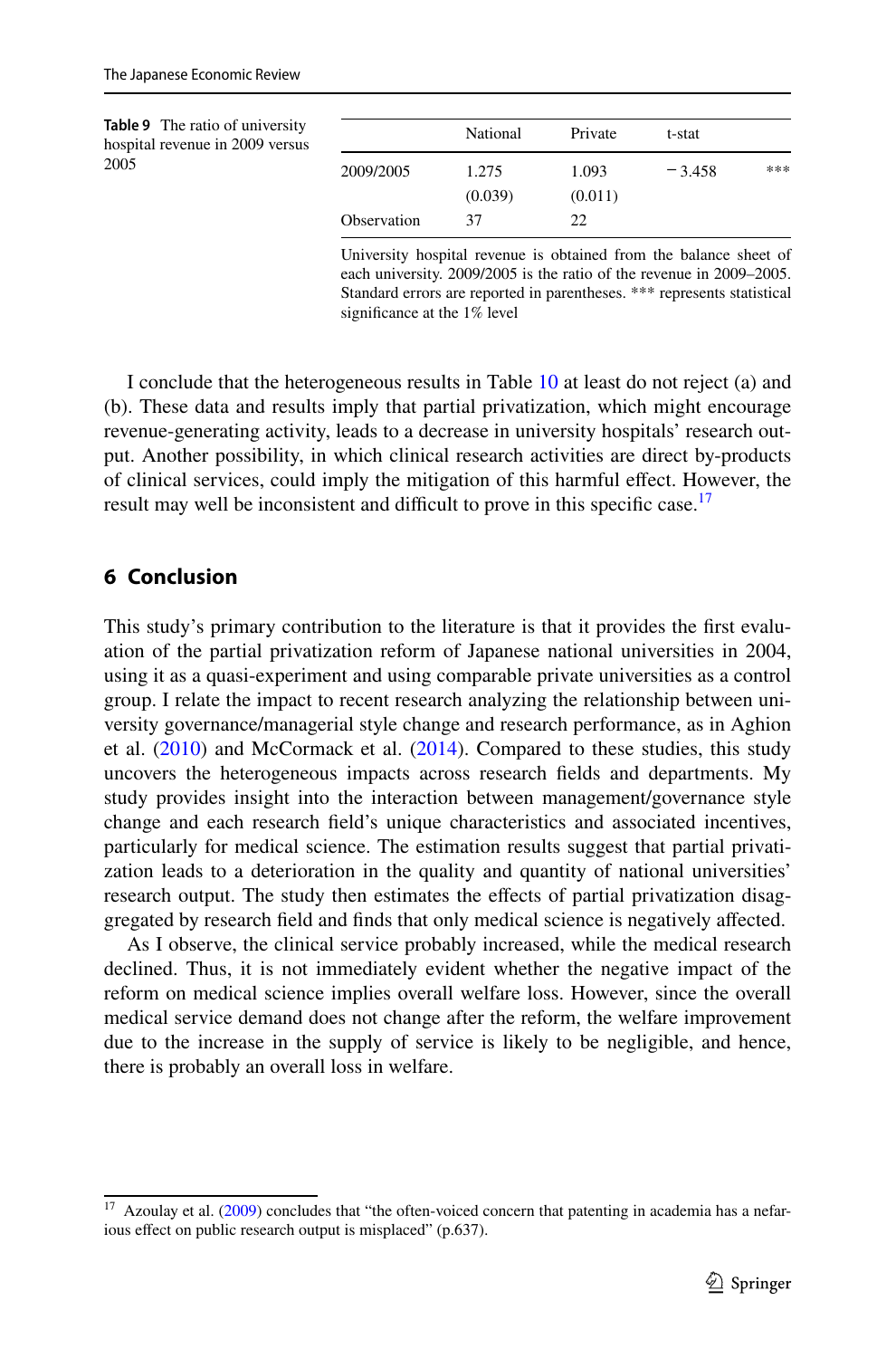<span id="page-25-0"></span>

|                                                | HT ratio interaction |                   |           | HT-level heterogeneity   |               |            |
|------------------------------------------------|----------------------|-------------------|-----------|--------------------------|---------------|------------|
|                                                | Ę                    | COE               | Non-COE   | 굯                        | COE           | Non-COE    |
|                                                | $\widehat{c}$        | $\widehat{c}$     | $\odot$   | $\widehat{\mathfrak{t}}$ | $\widehat{c}$ | $\odot$    |
| National × post 2004 × HT ratio                | $-0.354***$          | $-0.265***$       | $-0.314*$ |                          |               |            |
|                                                | (0.13)               | (0.089)<br>[0.01] | (0.165)   |                          |               |            |
| National x post 2004 x above median (HT ratio) |                      |                   |           | $-0.207***$              | $-0.135***$   | $-0.231**$ |
|                                                |                      |                   |           | (0.073)                  | (0.048)       | (0.105)    |
|                                                |                      |                   |           |                          | [0.014]       |            |
| National x post 2004 x below median (HT ratio) |                      |                   |           | $-0.132**$               | $-0.028$      | $-0.276*$  |
|                                                |                      |                   |           | (0.065)                  | (0.033)       | (0.151)    |
|                                                |                      |                   |           |                          | [0.443]       |            |
| Obs.                                           | 891                  | 297               | 594       | 891                      | 297           | 594        |
| No. of Univ.                                   | $\overline{81}$      | 27                | 54        | $\overline{81}$          | 27            | 54         |